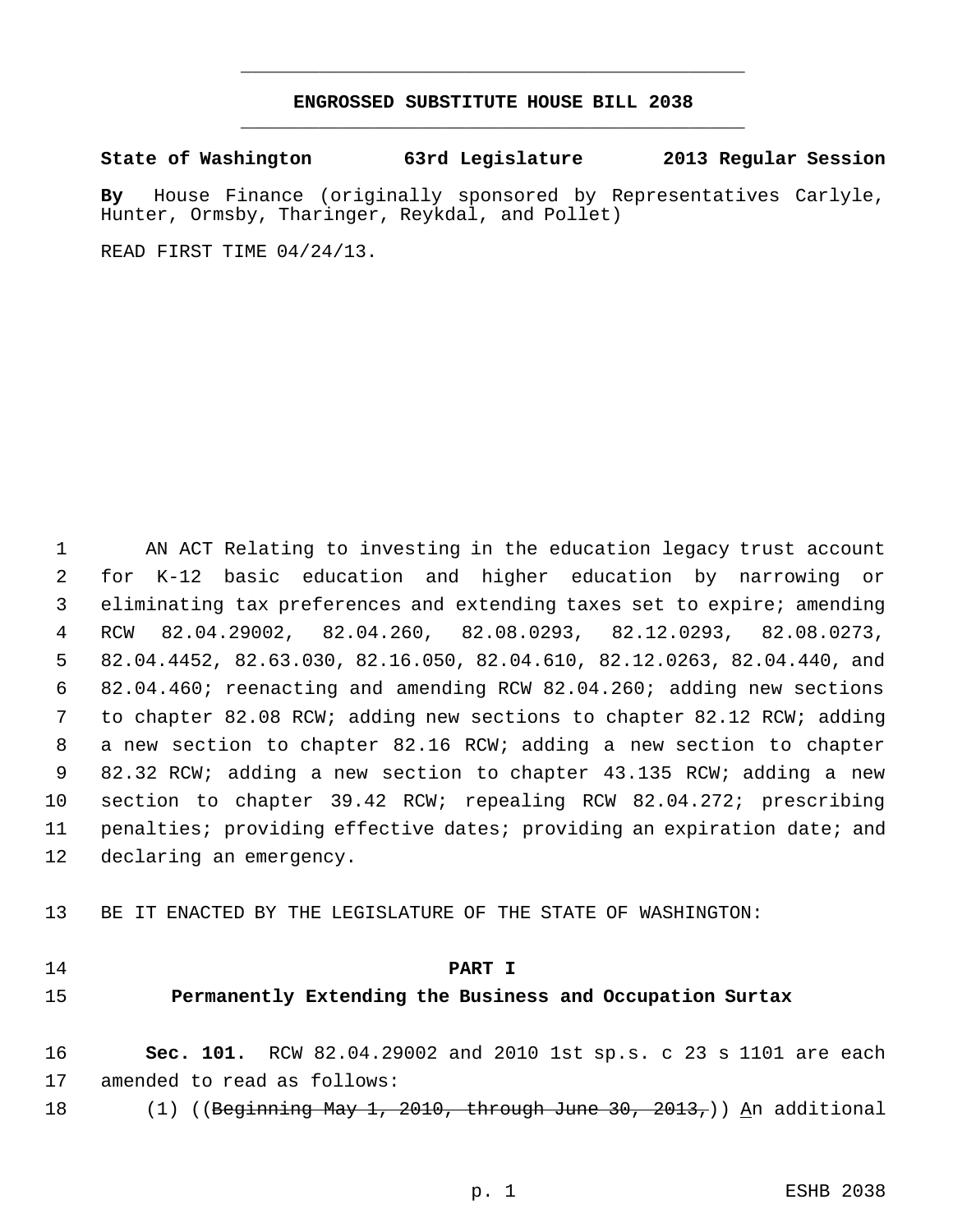rate of tax of 0.30 percent is added to the rate provided for in RCW 82.04.255, 82.04.285, and 82.04.290(2)(a). Revenue collected from the additional rate of tax under this subsection (1) must be deposited in the education legacy trust account created in RCW 83.100.230.

 (2)(a) The additional rate in subsection (1) of this section does not apply to persons engaging within this state in business as a hospital. "Hospital" has the meaning provided in chapter 70.41 RCW but also includes any hospital that comes within the scope of chapter 71.12 RCW if the hospital is also licensed under chapter 70.41 RCW.

 (b) The additional rate in subsection (1) of this section does not apply to amounts received from performing scientific research and development services including but not limited to research and development in the physical, engineering, and life sciences (such as agriculture, bacteriological, biotechnology, chemical, life sciences, and physical science research and development laboratories or services).

**PART II**

# **Eliminating the Preferential Business and Occupation Tax Rate for Travel Agents**

 **Sec. 201.** RCW 82.04.260 and 2012 2nd sp.s. c 6 s 602 and 2012 2nd sp.s. c 6 s 204 are each reenacted and amended to read as follows:

 (1) Upon every person engaging within this state in the business of manufacturing:

 (a) Wheat into flour, barley into pearl barley, soybeans into soybean oil, canola into canola oil, canola meal, or canola by- products, or sunflower seeds into sunflower oil; as to such persons the amount of tax with respect to such business is equal to the value of the flour, pearl barley, oil, canola meal, or canola by-product manufactured, multiplied by the rate of 0.138 percent;

 (b) Beginning July 1, 2015, seafood products that remain in a raw, raw frozen, or raw salted state at the completion of the manufacturing by that person; or selling manufactured seafood products that remain in a raw, raw frozen, or raw salted state at the completion of the manufacturing, to purchasers who transport in the ordinary course of business the goods out of this state; as to such persons the amount of tax with respect to such business is equal to the value of the products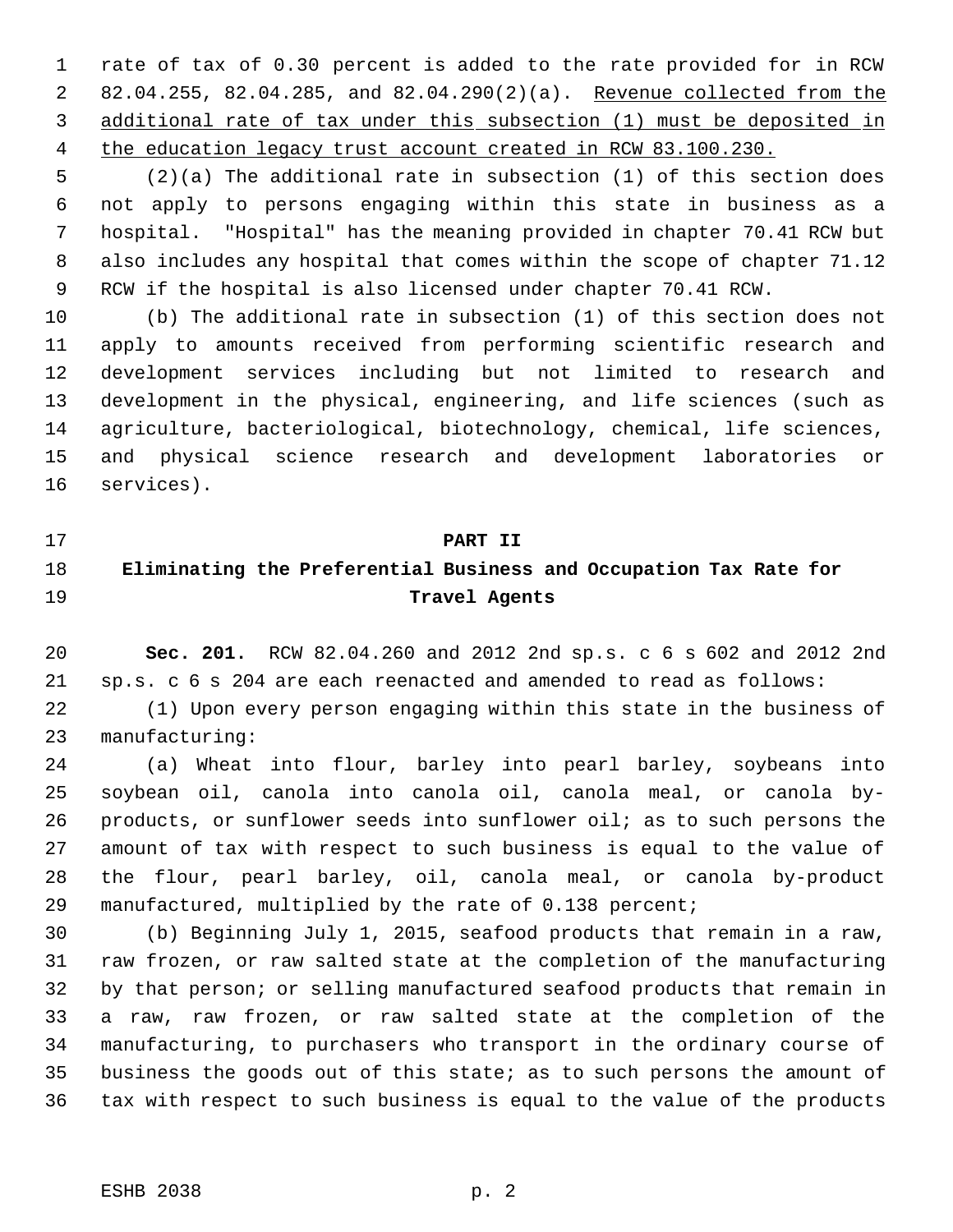manufactured or the gross proceeds derived from such sales, multiplied by the rate of 0.138 percent. Sellers must keep and preserve records for the period required by RCW 82.32.070 establishing that the goods were transported by the purchaser in the ordinary course of business out of this state;

 (c) Beginning July 1, 2015, dairy products that as of September 20, 2001, are identified in 21 C.F.R., chapter 1, parts 131, 133, and 135, including by-products from the manufacturing of the dairy products such as whey and casein; or selling the same to purchasers who transport in 10 the ordinary course of business the goods out of state; as to such persons the tax imposed is equal to the value of the products manufactured or the gross proceeds derived from such sales multiplied by the rate of 0.138 percent. Sellers must keep and preserve records for the period required by RCW 82.32.070 establishing that the goods were transported by the purchaser in the ordinary course of business out of this state;

 (d) Beginning July 1, 2015, fruits or vegetables by canning, preserving, freezing, processing, or dehydrating fresh fruits or vegetables, or selling at wholesale fruits or vegetables manufactured by the seller by canning, preserving, freezing, processing, or dehydrating fresh fruits or vegetables and sold to purchasers who transport in the ordinary course of business the goods out of this 23 state; as to such persons the amount of tax with respect to such business is equal to the value of the products manufactured or the gross proceeds derived from such sales multiplied by the rate of 0.138 percent. Sellers must keep and preserve records for the period required by RCW 82.32.070 establishing that the goods were transported 28 by the purchaser in the ordinary course of business out of this state;

 (e) Until July 1, 2009, alcohol fuel, biodiesel fuel, or biodiesel feedstock, as those terms are defined in RCW 82.29A.135; as to such persons the amount of tax with respect to the business is equal to the value of alcohol fuel, biodiesel fuel, or biodiesel feedstock manufactured, multiplied by the rate of 0.138 percent; and

 (f) Wood biomass fuel as defined in RCW 82.29A.135; as to such persons the amount of tax with respect to the business is equal to the value of wood biomass fuel manufactured, multiplied by the rate of 0.138 percent.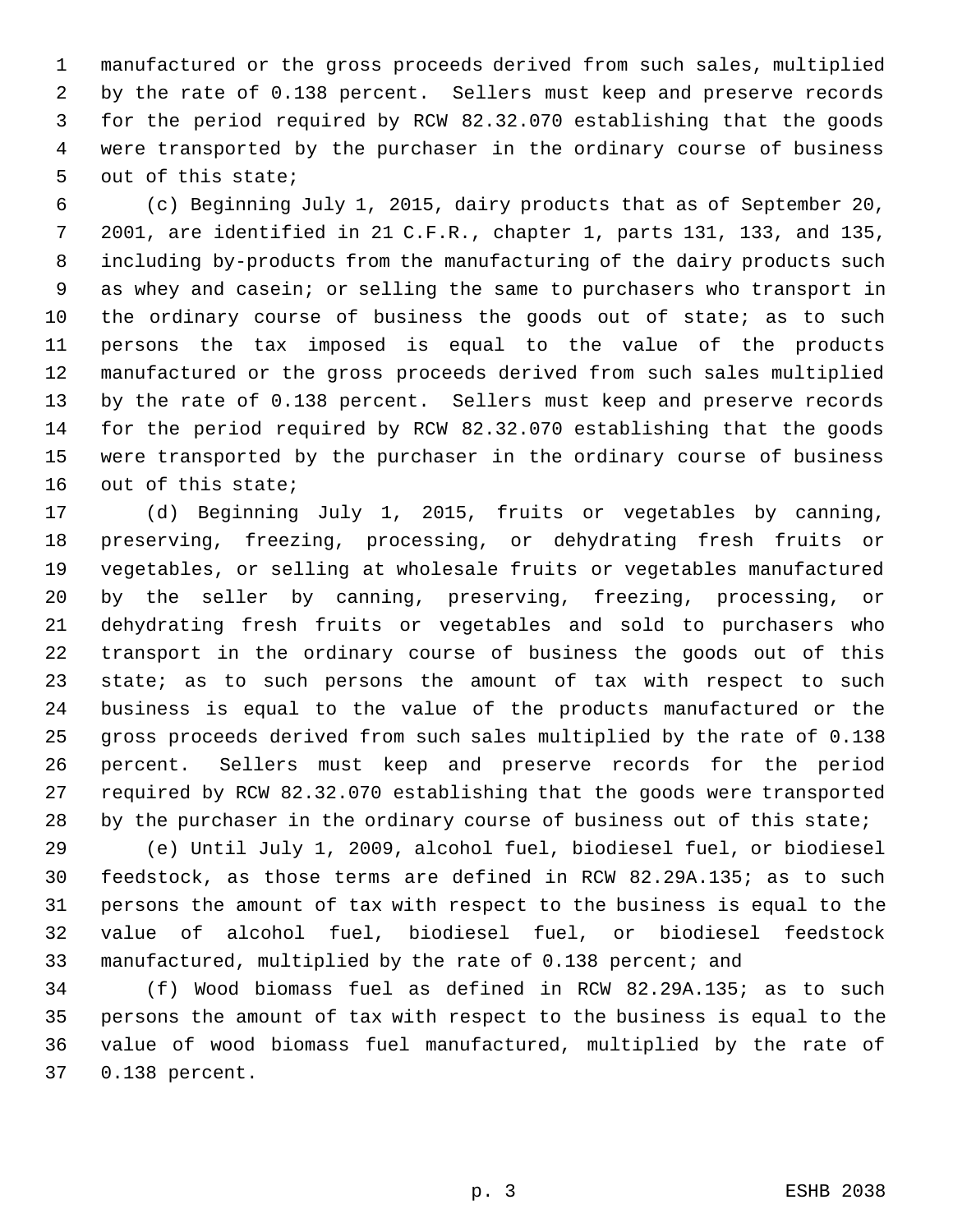(2) Upon every person engaging within this state in the business of splitting or processing dried peas; as to such persons the amount of tax with respect to such business is equal to the value of the peas split or processed, multiplied by the rate of 0.138 percent.

 (3) Upon every nonprofit corporation and nonprofit association engaging within this state in research and development, as to such corporations and associations, the amount of tax with respect to such activities is equal to the gross income derived from such activities multiplied by the rate of 0.484 percent.

 (4) Upon every person engaging within this state in the business of slaughtering, breaking and/or processing perishable meat products 12 and/or selling the same at wholesale only and not at retail; as to such persons the tax imposed is equal to the gross proceeds derived from such sales multiplied by the rate of 0.138 percent.

15 (5) ((Upon every person engaging within this state in the business 16 of acting as a travel agent or tour operator; as to such persons the 17 amount of the tax with respect to such activities is equal to the gross 18 income derived from such activities multiplied by the rate of 0.275 19 <del>percent.</del>

 $(6)$ )) Upon every person engaging within this state in business as an international steamship agent, international customs house broker, international freight forwarder, vessel and/or cargo charter broker in foreign commerce, and/or international air cargo agent; as to such persons the amount of the tax with respect to only international activities is equal to the gross income derived from such activities multiplied by the rate of 0.275 percent.

27 ( $(\langle 7 \rangle)$ ) (6) Upon every person engaging within this state in the business of stevedoring and associated activities pertinent to the movement of goods and commodities in waterborne interstate or foreign commerce; as to such persons the amount of tax with respect to such business is equal to the gross proceeds derived from such activities multiplied by the rate of 0.275 percent. Persons subject to taxation under this subsection are exempt from payment of taxes imposed by chapter 82.16 RCW for that portion of their business subject to taxation under this subsection. Stevedoring and associated activities pertinent to the conduct of goods and commodities in waterborne interstate or foreign commerce are defined as all activities of a labor, service or transportation nature whereby cargo may be loaded or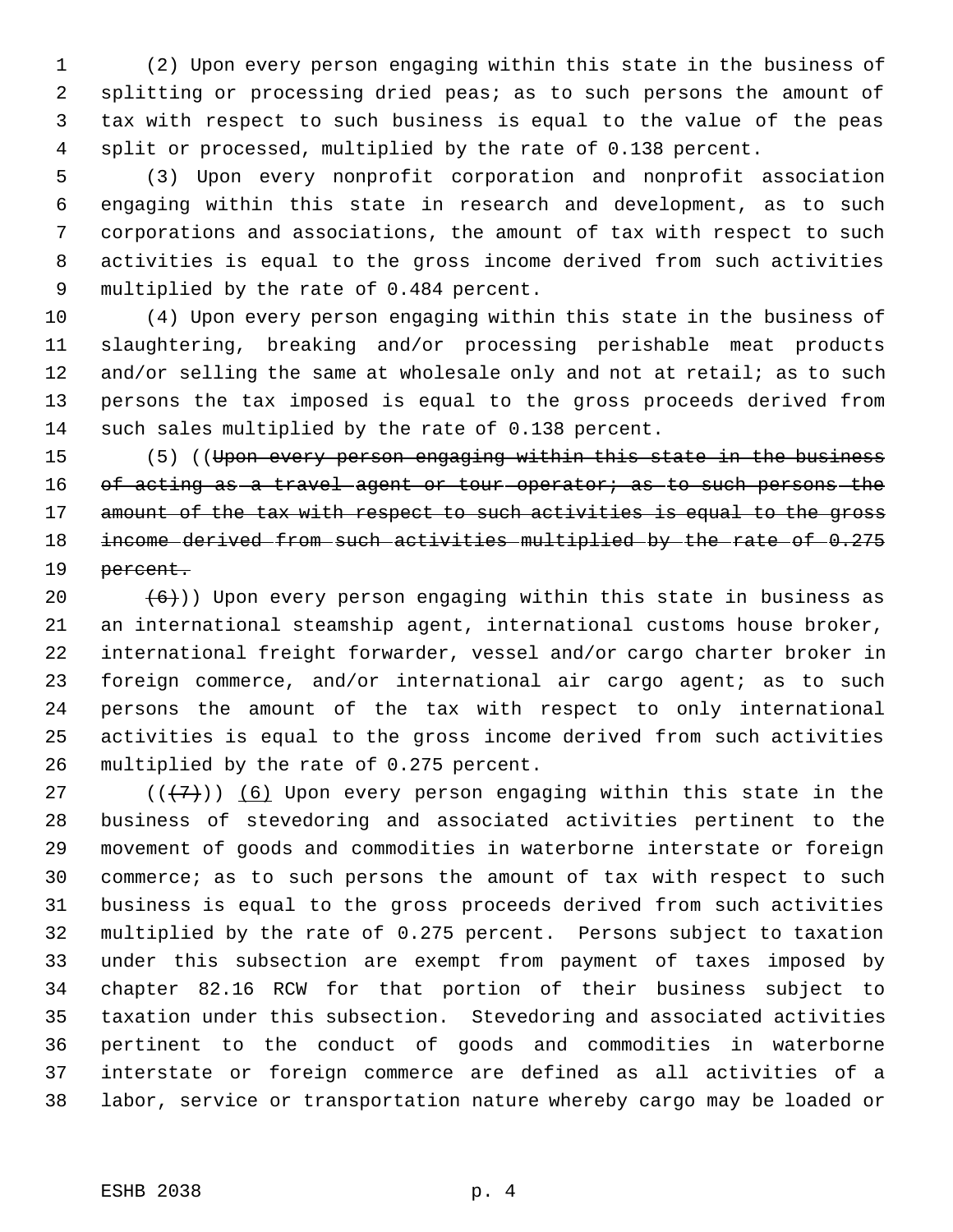unloaded to or from vessels or barges, passing over, onto or under a wharf, pier, or similar structure; cargo may be moved to a warehouse or similar holding or storage yard or area to await further movement in import or export or may move to a consolidation freight station and be stuffed, unstuffed, containerized, separated or otherwise segregated or aggregated for delivery or loaded on any mode of transportation for delivery to its consignee. Specific activities included in this definition are: Wharfage, handling, loading, unloading, moving of cargo to a convenient place of delivery to the consignee or a convenient place for further movement to export mode; documentation services in connection with the receipt, delivery, checking, care, custody and control of cargo required in the transfer of cargo; imported automobile handling prior to delivery to consignee; terminal stevedoring and incidental vessel services, including but not limited to plugging and unplugging refrigerator service to containers, trailers, and other refrigerated cargo receptacles, and securing ship hatch covers.

18 ( $(\{8\})$ ) (7)(a) Upon every person engaging within this state in the business of disposing of low-level waste, as defined in RCW 43.145.010; as to such persons the amount of the tax with respect to such business is equal to the gross income of the business, excluding any fees imposed under chapter 43.200 RCW, multiplied by the rate of 3.3 percent.

24 (b) If the gross income of the taxpayer is attributable to activities both within and without this state, the gross income attributable to this state must be determined in accordance with the methods of apportionment required under RCW 82.04.460.

 $((+9))$   $(8)$  Upon every person engaging within this state as an insurance producer or title insurance agent licensed under chapter 48.17 RCW or a surplus line broker licensed under chapter 48.15 RCW; as to such persons, the amount of the tax with respect to such licensed activities is equal to the gross income of such business multiplied by the rate of 0.484 percent.

 $((+10))$  (9) Upon every person engaging within this state in business as a hospital, as defined in chapter 70.41 RCW, that is operated as a nonprofit corporation or by the state or any of its political subdivisions, as to such persons, the amount of tax with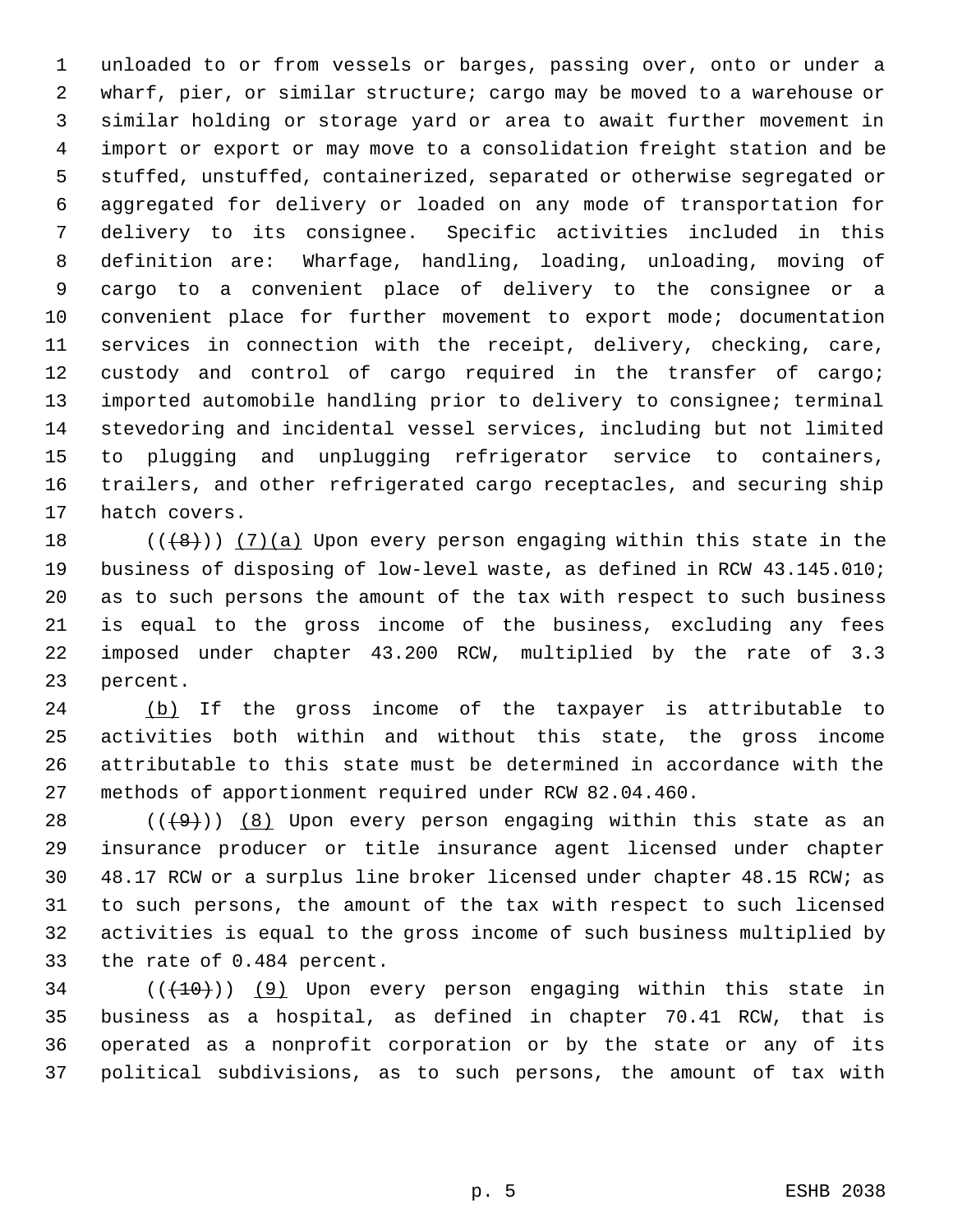respect to such activities is equal to the gross income of the business multiplied by the rate of 0.75 percent through June 30, 1995, and 1.5 percent thereafter.

4 (( $(11)$ )) (10)(a) Beginning October 1, 2005, upon every person engaging within this state in the business of manufacturing commercial airplanes, or components of such airplanes, or making sales, at retail or wholesale, of commercial airplanes or components of such airplanes, manufactured by the seller, as to such persons the amount of tax with respect to such business is, in the case of manufacturers, equal to the value of the product manufactured and the gross proceeds of sales of the product manufactured, or in the case of processors for hire, equal to the gross income of the business, multiplied by the rate of:

 (i) 0.4235 percent from October 1, 2005, through June 30, 2007; and (ii) 0.2904 percent beginning July 1, 2007.

 (b) Beginning July 1, 2008, upon every person who is not eligible 16 to report under the provisions of (a) of this subsection  $((+11))$   $(10)$  and is engaging within this state in the business of manufacturing tooling specifically designed for use in manufacturing commercial airplanes or components of such airplanes, or making sales, at retail or wholesale, of such tooling manufactured by the seller, as to such persons the amount of tax with respect to such business is, in the case of manufacturers, equal to the value of the product manufactured and the gross proceeds of sales of the product manufactured, or in the case of processors for hire, be equal to the gross income of the business, multiplied by the rate of 0.2904 percent.

26 (c) For the purposes of this subsection  $((+11))$   $(10)$ , "commercial airplane" and "component" have the same meanings as provided in RCW 82.32.550.

 (d) In addition to all other requirements under this title, a person reporting under the tax rate provided in this subsection  $((+11))$   $(10)$  must file a complete annual report with the department under RCW 82.32.534.

33 (e) This subsection  $((+11))$   $(10)$  does not apply on and after July 1, 2024.

 $((+12))$   $(11)(a)$  Until July 1, 2024, upon every person engaging within this state in the business of extracting timber or extracting for hire timber; as to such persons the amount of tax with respect to the business is, in the case of extractors, equal to the value of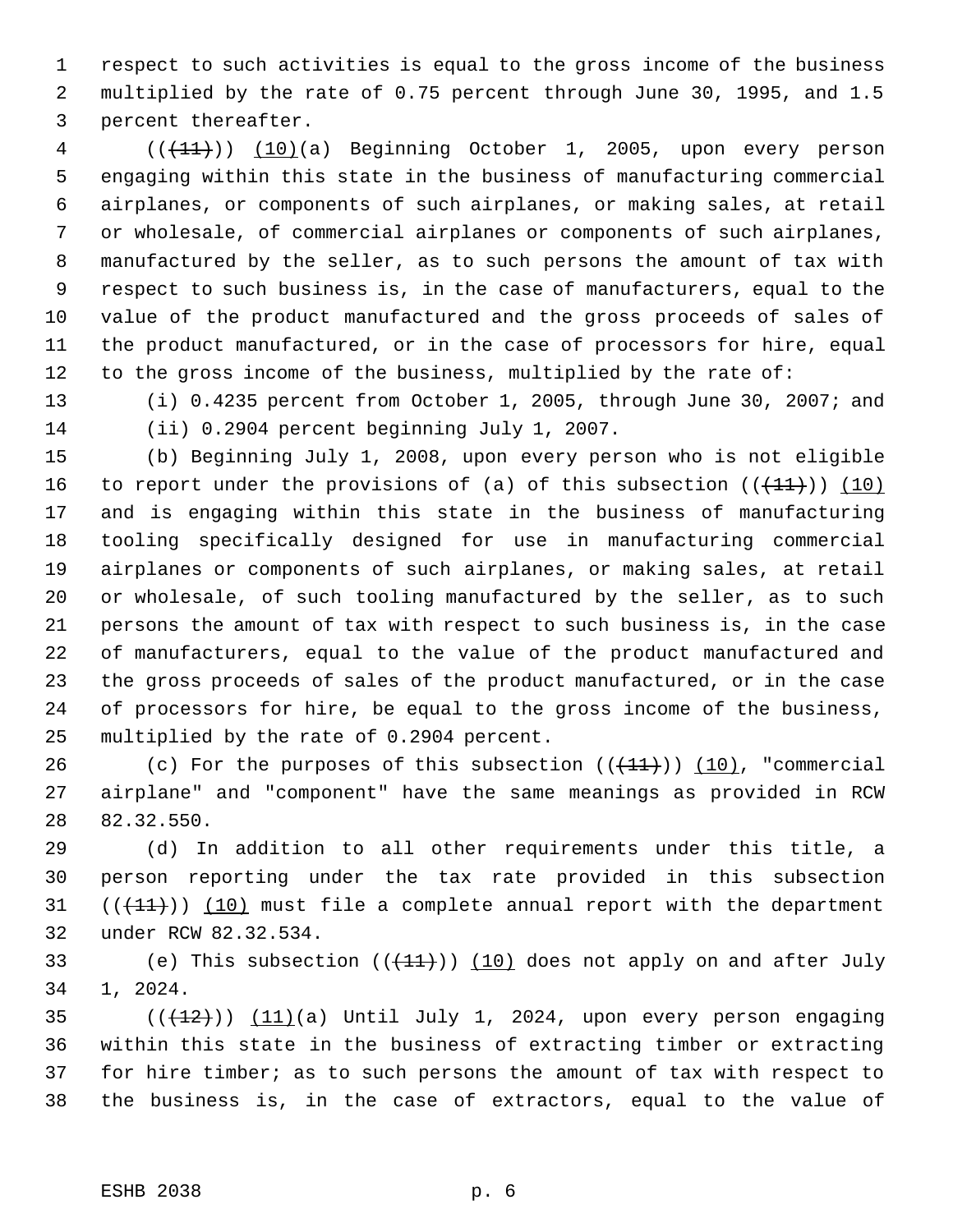products, including by-products, extracted, or in the case of extractors for hire, equal to the gross income of the business, multiplied by the rate of 0.4235 percent from July 1, 2006, through June 30, 2007, and 0.2904 percent from July 1, 2007, through June 30, 2024.

 (b) Until July 1, 2024, upon every person engaging within this state in the business of manufacturing or processing for hire: (i) Timber into timber products or wood products; or (ii) timber products into other timber products or wood products; as to such persons the amount of the tax with respect to the business is, in the case of manufacturers, equal to the value of products, including by-products, manufactured, or in the case of processors for hire, equal to the gross income of the business, multiplied by the rate of 0.4235 percent from July 1, 2006, through June 30, 2007, and 0.2904 percent from July 1, 2007, through June 30, 2024.

 (c) Until July 1, 2024, upon every person engaging within this state in the business of selling at wholesale: (i) Timber extracted by that person; (ii) timber products manufactured by that person from timber or other timber products; or (iii) wood products manufactured by that person from timber or timber products; as to such persons the amount of the tax with respect to the business is equal to the gross proceeds of sales of the timber, timber products, or wood products multiplied by the rate of 0.4235 percent from July 1, 2006, through June 30, 2007, and 0.2904 percent from July 1, 2007, through June 30, 2024.

 (d) Until July 1, 2024, upon every person engaging within this state in the business of selling standing timber; as to such persons the amount of the tax with respect to the business is equal to the gross income of the business multiplied by the rate of 0.2904 percent. 30 For purposes of this subsection  $((+12))$   $(11)(d)$ , "selling standing timber" means the sale of timber apart from the land, where the buyer is required to sever the timber within thirty months from the date of the original contract, regardless of the method of payment for the timber and whether title to the timber transfers before, upon, or after severance.

 (e) For purposes of this subsection, the following definitions apply: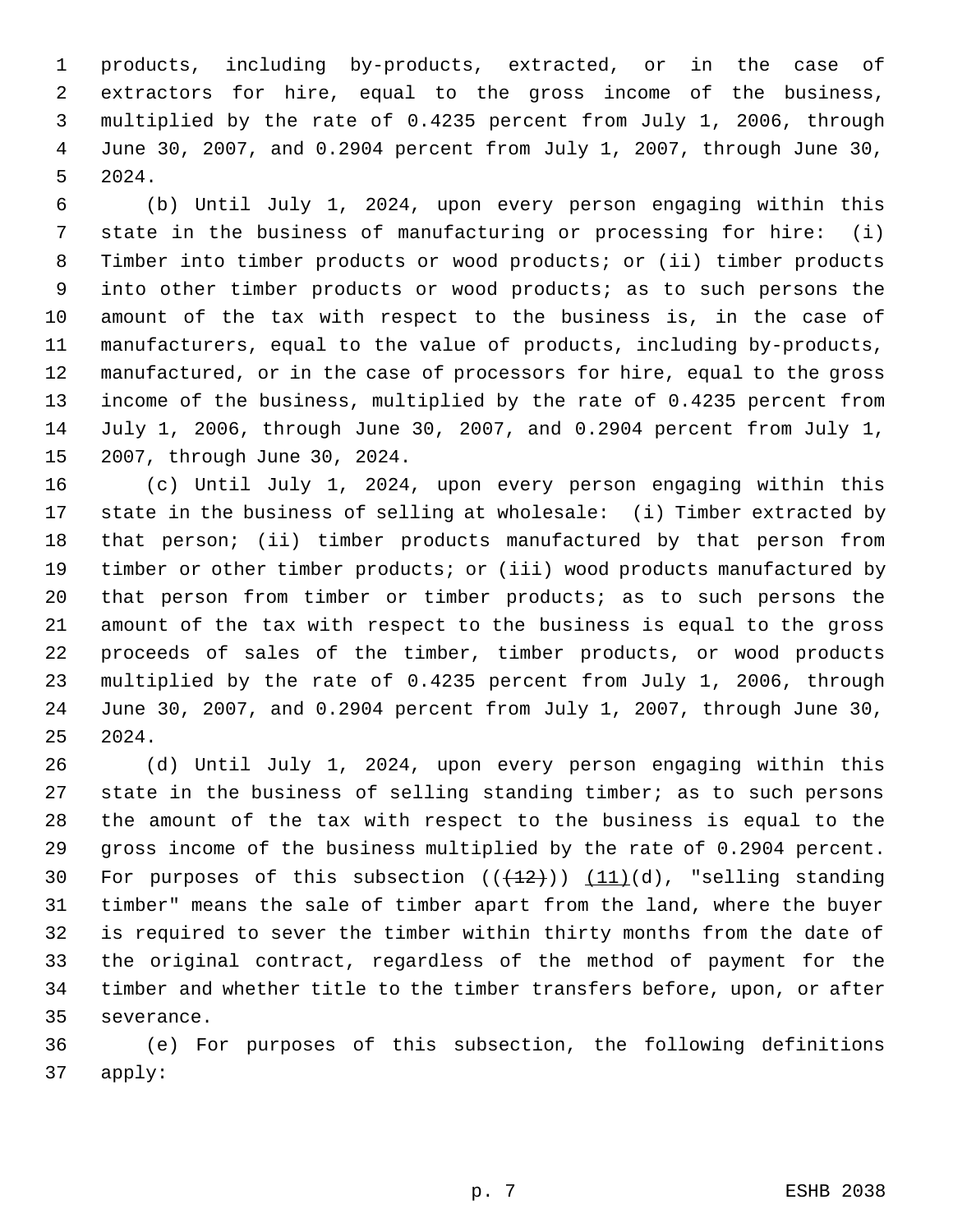(i) "Biocomposite surface products" means surface material products containing, by weight or volume, more than fifty percent recycled paper and that also use nonpetroleum-based phenolic resin as a bonding agent.

 (ii) "Paper and paper products" means products made of interwoven cellulosic fibers held together largely by hydrogen bonding. "Paper and paper products" includes newsprint; office, printing, fine, and pressure-sensitive papers; paper napkins, towels, and toilet tissue; kraft bag, construction, and other kraft industrial papers; paperboard, liquid packaging containers, containerboard, corrugated, and solid- fiber containers including linerboard and corrugated medium; and related types of cellulosic products containing primarily, by weight or volume, cellulosic materials. "Paper and paper products" does not include books, newspapers, magazines, periodicals, and other printed publications, advertising materials, calendars, and similar types of printed materials.

 (iii) "Recycled paper" means paper and paper products having fifty percent or more of their fiber content that comes from postconsumer 18 waste. For purposes of this subsection  $((+2)^2)$   $(11)(e)(iii)$ , "postconsumer waste" means a finished material that would normally be disposed of as solid waste, having completed its life cycle as a consumer item.

 (iv) "Timber" means forest trees, standing or down, on privately or publicly owned land. "Timber" does not include Christmas trees that are cultivated by agricultural methods or short-rotation hardwoods as defined in RCW 84.33.035.

(v) "Timber products" means:

 (A) Logs, wood chips, sawdust, wood waste, and similar products obtained wholly from the processing of timber, short-rotation hardwoods as defined in RCW 84.33.035, or both;

 (B) Pulp, including market pulp and pulp derived from recovered paper or paper products; and

 (C) Recycled paper, but only when used in the manufacture of biocomposite surface products.

 (vi) "Wood products" means paper and paper products; dimensional lumber; engineered wood products such as particleboard, oriented strand board, medium density fiberboard, and plywood; wood doors; wood windows; and biocomposite surface products.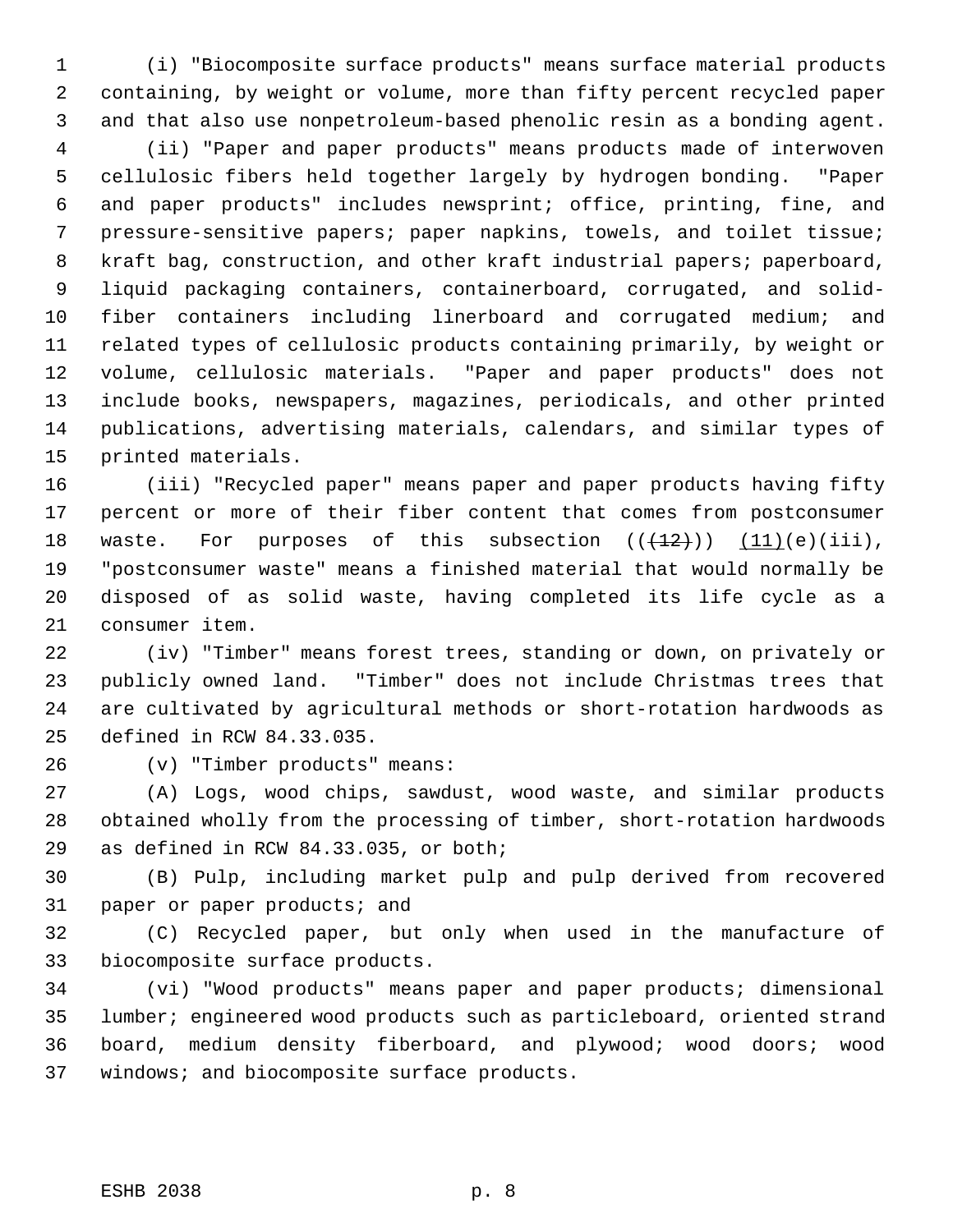(f) Except for small harvesters as defined in RCW 84.33.035, a person reporting under the tax rate provided in this subsection  $((+12))$  (11) must file a complete annual survey with the department under RCW 82.32.585.

5 (( $(13)$ )) (12) Upon every person engaging within this state in inspecting, testing, labeling, and storing canned salmon owned by another person, as to such persons, the amount of tax with respect to such activities is equal to the gross income derived from such activities multiplied by the rate of 0.484 percent.

 $((+14))$   $(13)(a)$  Upon every person engaging within this state in the business of printing a newspaper, publishing a newspaper, or both, the amount of tax on such business is equal to the gross income of the business multiplied by the rate of 0.365 percent through June 30, 2013, and beginning July 1, 2013, multiplied by the rate of 0.35 percent.

 (b) A person reporting under the tax rate provided in this 16 subsection  $((+14))$   $(13)$  must file a complete annual report with the department under RCW 82.32.534.

 **Sec. 202.** RCW 82.04.260 and 2012 2nd sp.s. c 6 s 204 are each amended to read as follows:

 (1) Upon every person engaging within this state in the business of manufacturing:

 (a) Wheat into flour, barley into pearl barley, soybeans into soybean oil, canola into canola oil, canola meal, or canola by- products, or sunflower seeds into sunflower oil; as to such persons the amount of tax with respect to such business is equal to the value of the flour, pearl barley, oil, canola meal, or canola by-product manufactured, multiplied by the rate of 0.138 percent;

 (b) Beginning July 1, 2015, seafood products that remain in a raw, raw frozen, or raw salted state at the completion of the manufacturing by that person; or selling manufactured seafood products that remain in a raw, raw frozen, or raw salted state at the completion of the manufacturing, to purchasers who transport in the ordinary course of business the goods out of this state; as to such persons the amount of tax with respect to such business is equal to the value of the products manufactured or the gross proceeds derived from such sales, multiplied by the rate of 0.138 percent. Sellers must keep and preserve records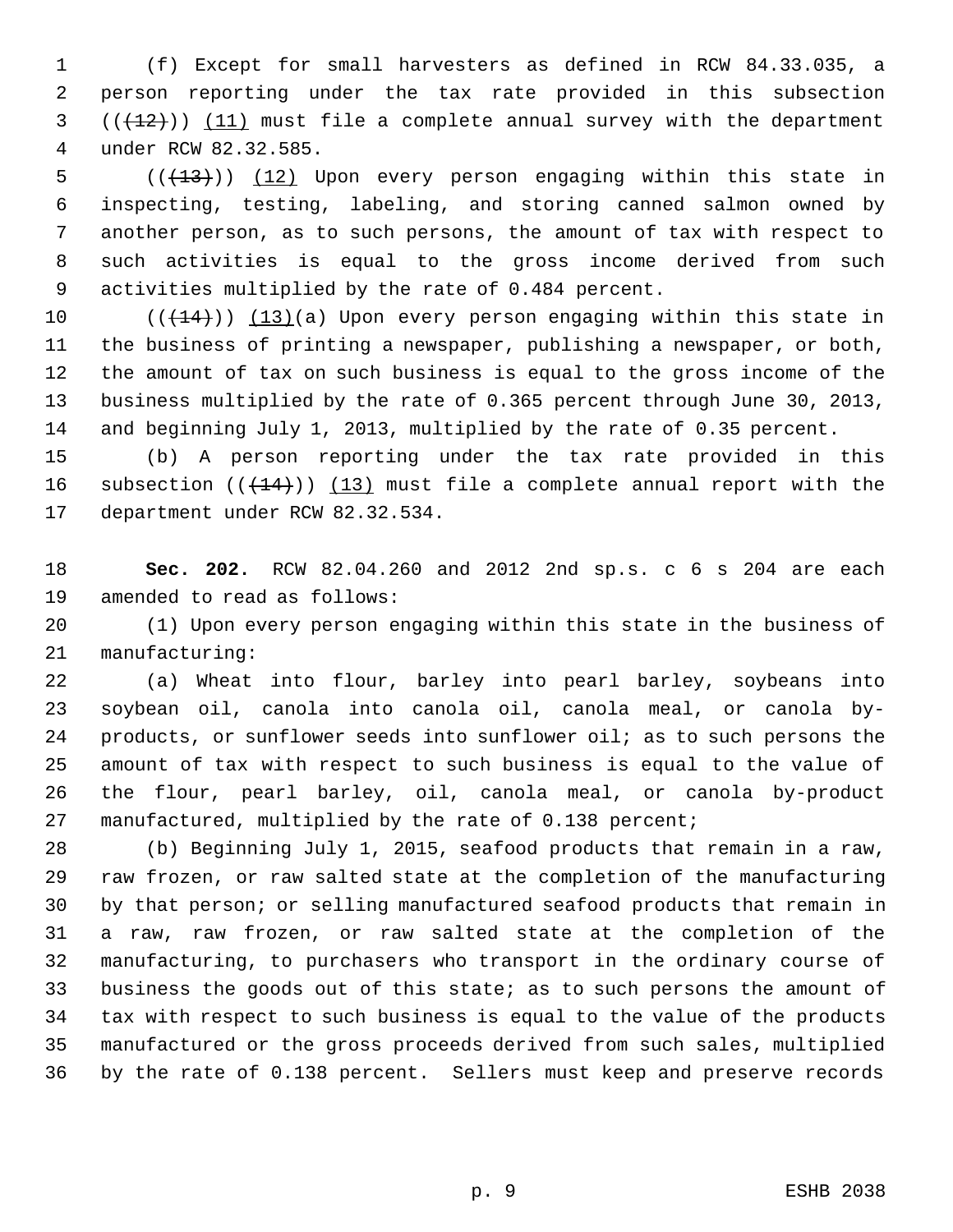for the period required by RCW 82.32.070 establishing that the goods were transported by the purchaser in the ordinary course of business out of this state;

 (c) Beginning July 1, 2015, dairy products that as of September 20, 2001, are identified in 21 C.F.R., chapter 1, parts 131, 133, and 135, including by-products from the manufacturing of the dairy products such as whey and casein; or selling the same to purchasers who transport in 8 the ordinary course of business the goods out of state; as to such persons the tax imposed is equal to the value of the products manufactured or the gross proceeds derived from such sales multiplied by the rate of 0.138 percent. Sellers must keep and preserve records for the period required by RCW 82.32.070 establishing that the goods were transported by the purchaser in the ordinary course of business out of this state;

 (d) Beginning July 1, 2015, fruits or vegetables by canning, preserving, freezing, processing, or dehydrating fresh fruits or vegetables, or selling at wholesale fruits or vegetables manufactured by the seller by canning, preserving, freezing, processing, or dehydrating fresh fruits or vegetables and sold to purchasers who transport in the ordinary course of business the goods out of this state; as to such persons the amount of tax with respect to such business is equal to the value of the products manufactured or the gross proceeds derived from such sales multiplied by the rate of 0.138 percent. Sellers must keep and preserve records for the period required by RCW 82.32.070 establishing that the goods were transported 26 by the purchaser in the ordinary course of business out of this state;

 (e) Until July 1, 2009, alcohol fuel, biodiesel fuel, or biodiesel feedstock, as those terms are defined in RCW 82.29A.135; as to such persons the amount of tax with respect to the business is equal to the value of alcohol fuel, biodiesel fuel, or biodiesel feedstock manufactured, multiplied by the rate of 0.138 percent; and

 (f) Wood biomass fuel as defined in RCW 82.29A.135; as to such persons the amount of tax with respect to the business is equal to the value of wood biomass fuel manufactured, multiplied by the rate of 0.138 percent.

 (2) Upon every person engaging within this state in the business of splitting or processing dried peas; as to such persons the amount of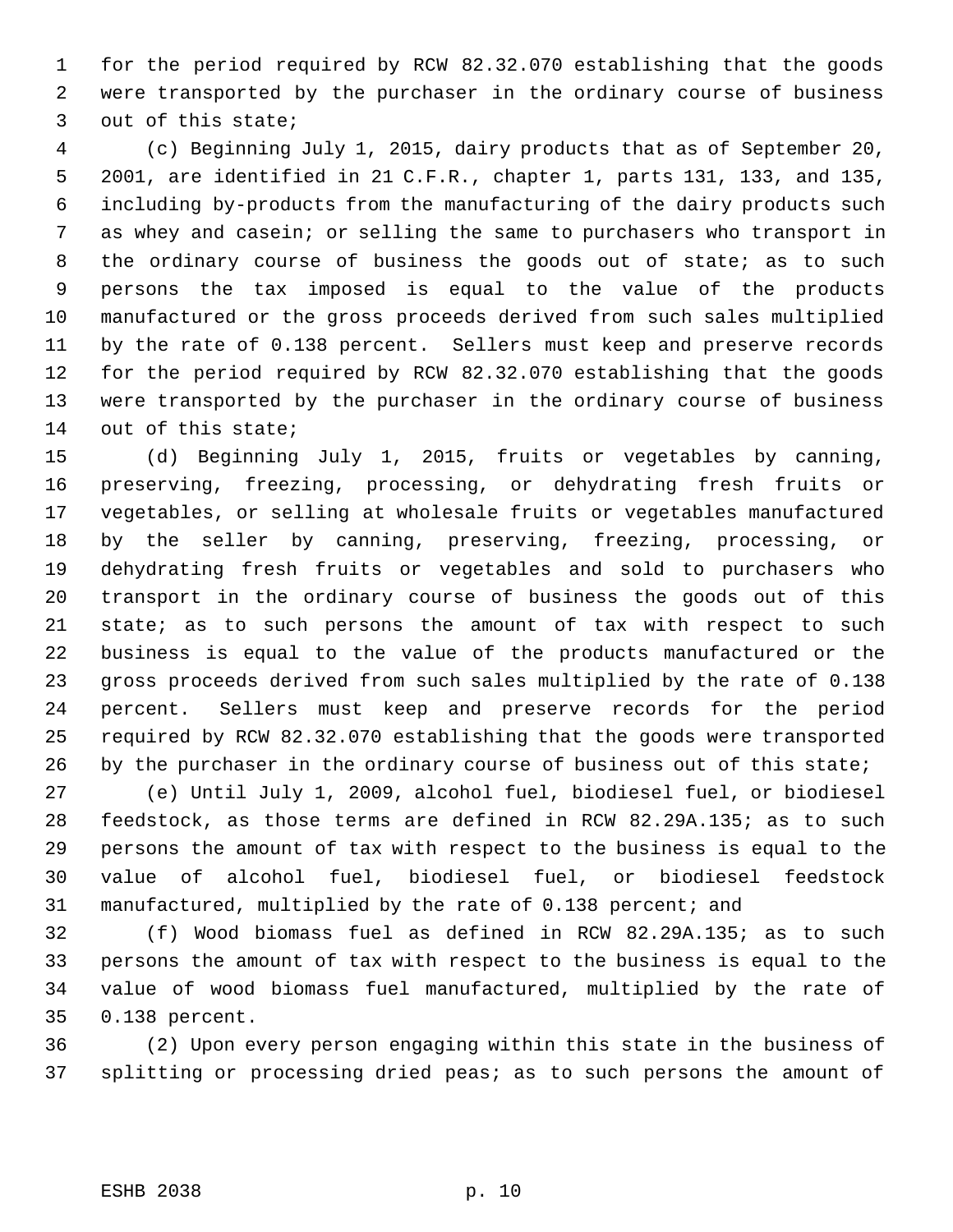tax with respect to such business is equal to the value of the peas split or processed, multiplied by the rate of 0.138 percent.

 (3) Upon every nonprofit corporation and nonprofit association engaging within this state in research and development, as to such corporations and associations, the amount of tax with respect to such activities is equal to the gross income derived from such activities multiplied by the rate of 0.484 percent.

 (4) Upon every person engaging within this state in the business of slaughtering, breaking and/or processing perishable meat products 10 and/or selling the same at wholesale only and not at retail; as to such persons the tax imposed is equal to the gross proceeds derived from such sales multiplied by the rate of 0.138 percent.

13 (5) ((Upon every person engaging within this state in the business 14 of acting as a travel agent or tour operator; as to such persons the 15 amount of the tax with respect to such activities is equal to the gross 16 income derived from such activities multiplied by the rate of 0.275 percent.

 $(6)$ )) Upon every person engaging within this state in business as an international steamship agent, international customs house broker, international freight forwarder, vessel and/or cargo charter broker in foreign commerce, and/or international air cargo agent; as to such persons the amount of the tax with respect to only international activities is equal to the gross income derived from such activities multiplied by the rate of 0.275 percent.

25 ( $(\overline{+7})$ ) (6) Upon every person engaging within this state in the business of stevedoring and associated activities pertinent to the movement of goods and commodities in waterborne interstate or foreign 28 commerce; as to such persons the amount of tax with respect to such business is equal to the gross proceeds derived from such activities multiplied by the rate of 0.275 percent. Persons subject to taxation under this subsection are exempt from payment of taxes imposed by chapter 82.16 RCW for that portion of their business subject to taxation under this subsection. Stevedoring and associated activities pertinent to the conduct of goods and commodities in waterborne interstate or foreign commerce are defined as all activities of a labor, service or transportation nature whereby cargo may be loaded or unloaded to or from vessels or barges, passing over, onto or under a wharf, pier, or similar structure; cargo may be moved to a warehouse or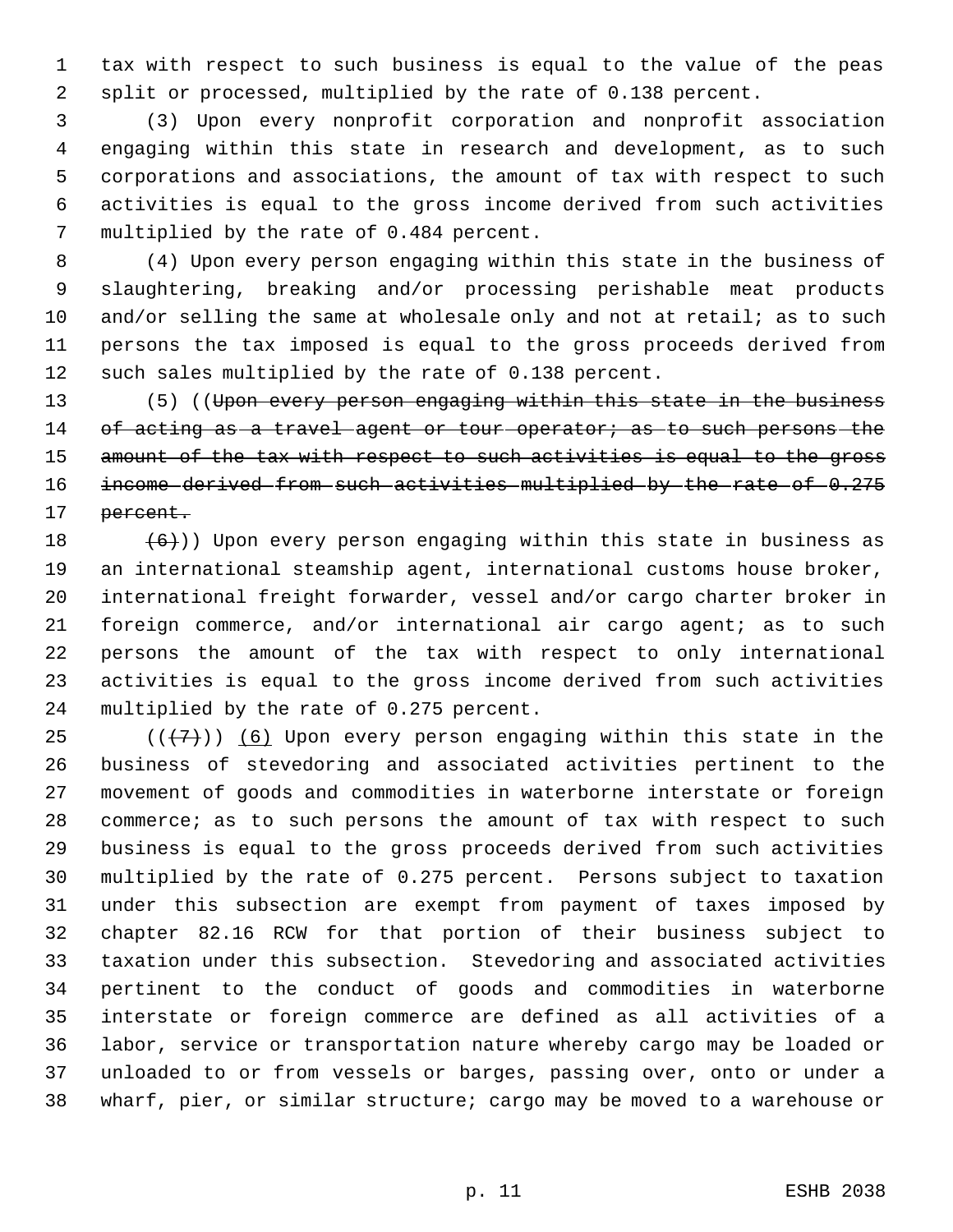similar holding or storage yard or area to await further movement in import or export or may move to a consolidation freight station and be stuffed, unstuffed, containerized, separated or otherwise segregated or aggregated for delivery or loaded on any mode of transportation for delivery to its consignee. Specific activities included in this definition are: Wharfage, handling, loading, unloading, moving of cargo to a convenient place of delivery to the consignee or a convenient place for further movement to export mode; documentation services in connection with the receipt, delivery, checking, care, custody and control of cargo required in the transfer of cargo; imported automobile handling prior to delivery to consignee; terminal stevedoring and incidental vessel services, including but not limited to plugging and unplugging refrigerator service to containers, trailers, and other refrigerated cargo receptacles, and securing ship hatch covers.

16 ( $(\langle 4\rangle)$ ) (7)(a) Upon every person engaging within this state in the business of disposing of low-level waste, as defined in RCW 43.145.010; as to such persons the amount of the tax with respect to such business is equal to the gross income of the business, excluding any fees imposed under chapter 43.200 RCW, multiplied by the rate of 3.3 percent.

22 (b) If the gross income of the taxpayer is attributable to activities both within and without this state, the gross income attributable to this state must be determined in accordance with the methods of apportionment required under RCW 82.04.460.

26 ( $(\frac{49}{})$ ) (8) Upon every person engaging within this state as an insurance producer or title insurance agent licensed under chapter 48.17 RCW or a surplus line broker licensed under chapter 48.15 RCW; as to such persons, the amount of the tax with respect to such licensed activities is equal to the gross income of such business multiplied by the rate of 0.484 percent.

 (( $(10)$ )) (9) Upon every person engaging within this state in business as a hospital, as defined in chapter 70.41 RCW, that is operated as a nonprofit corporation or by the state or any of its political subdivisions, as to such persons, the amount of tax with respect to such activities is equal to the gross income of the business multiplied by the rate of 0.75 percent through June 30, 1995, and 1.5 percent thereafter.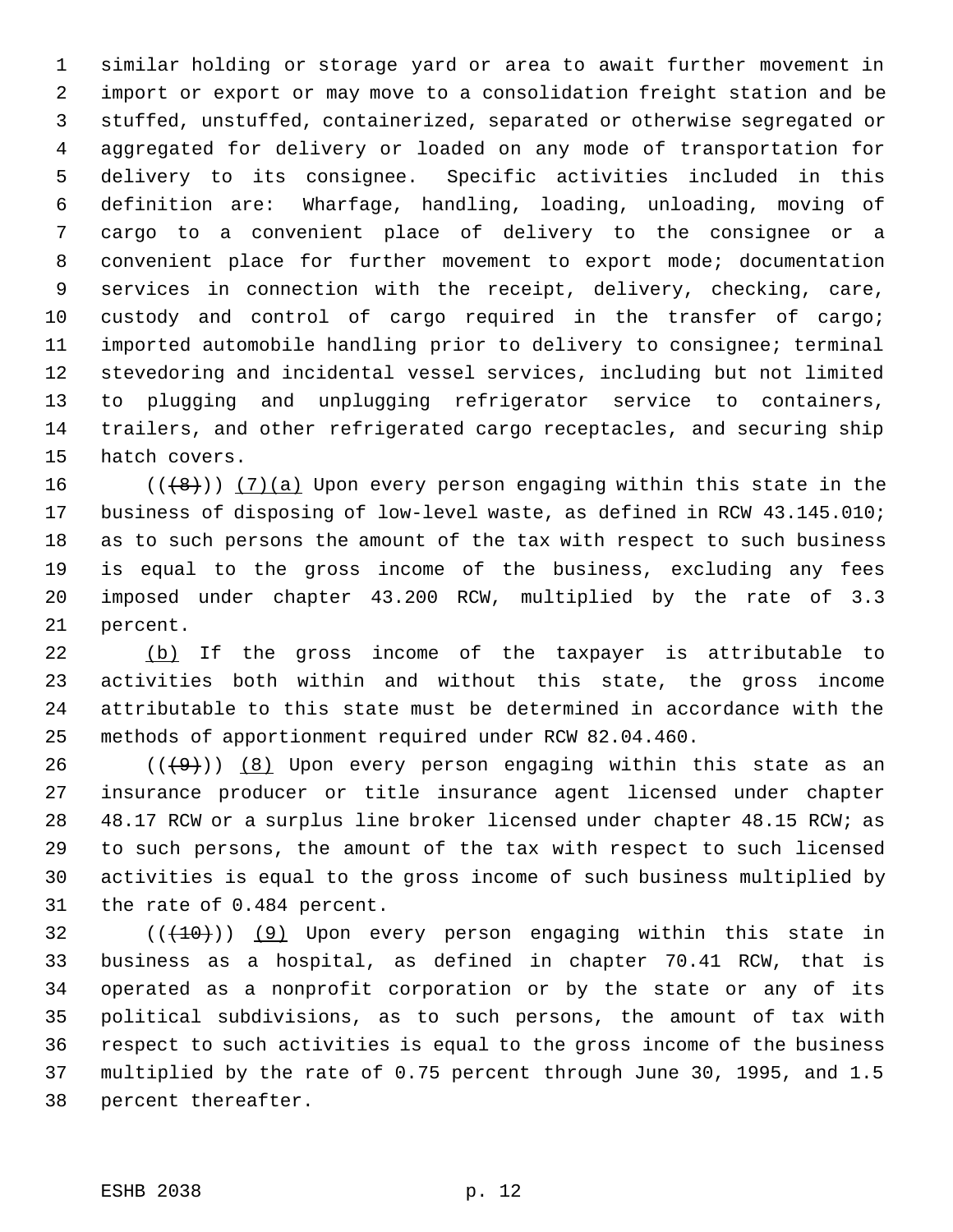1 (( $(11)$ )) (10)(a) Beginning October 1, 2005, upon every person engaging within this state in the business of manufacturing commercial airplanes, or components of such airplanes, or making sales, at retail or wholesale, of commercial airplanes or components of such airplanes, manufactured by the seller, as to such persons the amount of tax with respect to such business is, in the case of manufacturers, equal to the value of the product manufactured and the gross proceeds of sales of the product manufactured, or in the case of processors for hire, equal to the gross income of the business, multiplied by the rate of:

 (i) 0.4235 percent from October 1, 2005, through June 30, 2007; and (ii) 0.2904 percent beginning July 1, 2007.

 (b) Beginning July 1, 2008, upon every person who is not eligible 13 to report under the provisions of (a) of this subsection  $((+11))$   $(10)$  and is engaging within this state in the business of manufacturing tooling specifically designed for use in manufacturing commercial airplanes or components of such airplanes, or making sales, at retail or wholesale, of such tooling manufactured by the seller, as to such persons the amount of tax with respect to such business is, in the case of manufacturers, equal to the value of the product manufactured and the gross proceeds of sales of the product manufactured, or in the case of processors for hire, be equal to the gross income of the business, multiplied by the rate of 0.2904 percent.

23 (c) For the purposes of this subsection  $((+11))$   $(10)$ , "commercial airplane" and "component" have the same meanings as provided in RCW 82.32.550.

 (d) In addition to all other requirements under this title, a person reporting under the tax rate provided in this subsection  $((+11))$   $(10)$  must file a complete annual report with the department under RCW 82.32.534.

30 (e) This subsection  $((+11))$   $(10)$  does not apply on and after July 1, 2024.

 $(11)(a)$  (( $(12)(a)$ ) Until July 1, 2024, upon every person engaging within this state in the business of extracting timber or extracting for hire timber; as to such persons the amount of tax with respect to the business is, in the case of extractors, equal to the value of products, including by-products, extracted, or in the case of extractors for hire, equal to the gross income of the business,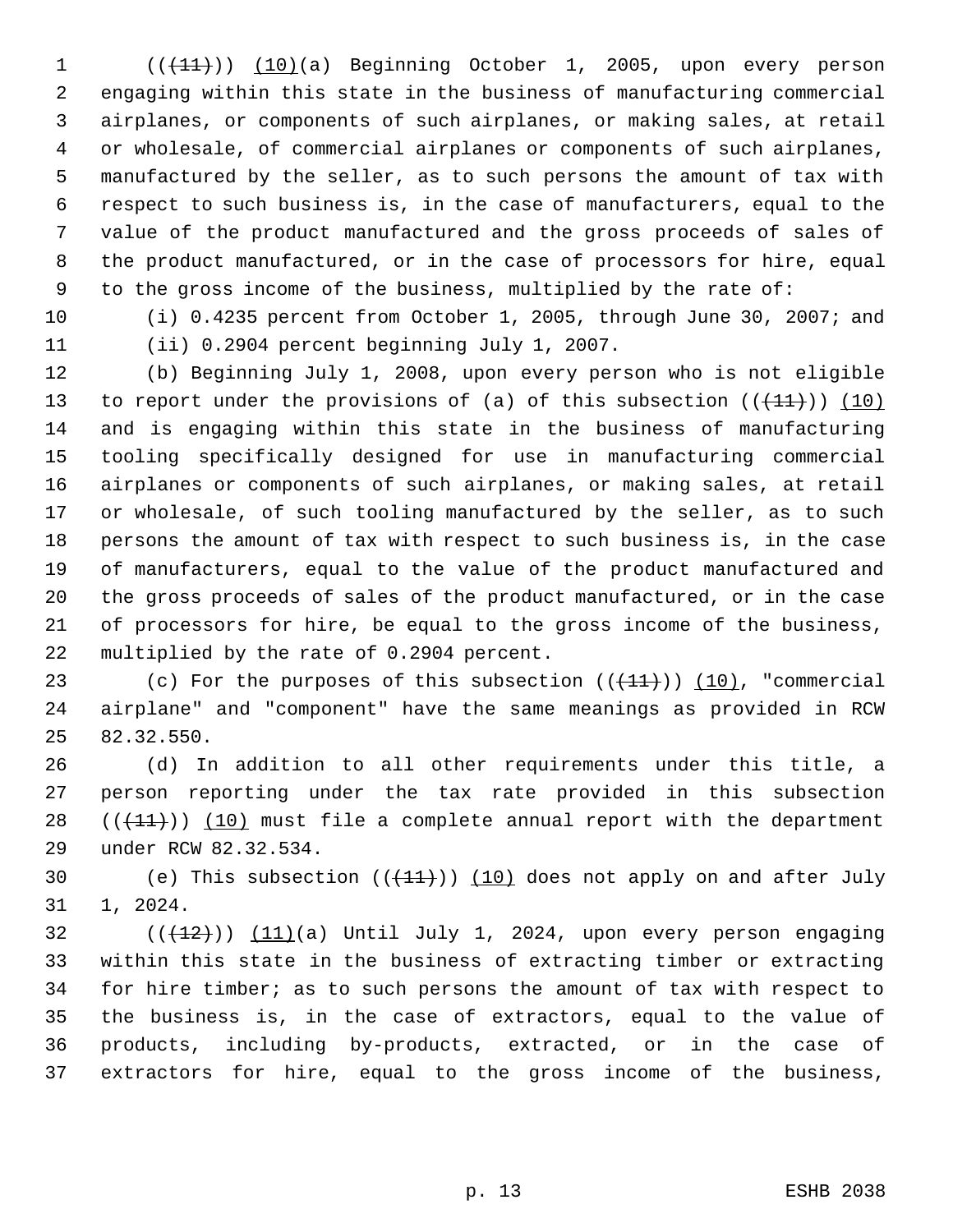multiplied by the rate of 0.4235 percent from July 1, 2006, through June 30, 2007, and 0.2904 percent from July 1, 2007, through June 30, 2024.

 (b) Until July 1, 2024, upon every person engaging within this state in the business of manufacturing or processing for hire: (i) Timber into timber products or wood products; or (ii) timber products into other timber products or wood products; as to such persons the amount of the tax with respect to the business is, in the case of manufacturers, equal to the value of products, including by-products, manufactured, or in the case of processors for hire, equal to the gross income of the business, multiplied by the rate of 0.4235 percent from July 1, 2006, through June 30, 2007, and 0.2904 percent from July 1, 2007, through June 30, 2024.

 (c) Until July 1, 2024, upon every person engaging within this state in the business of selling at wholesale: (i) Timber extracted by that person; (ii) timber products manufactured by that person from timber or other timber products; or (iii) wood products manufactured by that person from timber or timber products; as to such persons the amount of the tax with respect to the business is equal to the gross proceeds of sales of the timber, timber products, or wood products multiplied by the rate of 0.4235 percent from July 1, 2006, through June 30, 2007, and 0.2904 percent from July 1, 2007, through June 30, 2024.

 (d) Until July 1, 2024, upon every person engaging within this state in the business of selling standing timber; as to such persons the amount of the tax with respect to the business is equal to the gross income of the business multiplied by the rate of 0.2904 percent. 28 For purposes of this subsection  $((+12))$   $(11)(d)$ , "selling standing timber" means the sale of timber apart from the land, where the buyer is required to sever the timber within thirty months from the date of the original contract, regardless of the method of payment for the timber and whether title to the timber transfers before, upon, or after severance.

 (e) For purposes of this subsection, the following definitions apply:

 (i) "Biocomposite surface products" means surface material products containing, by weight or volume, more than fifty percent recycled paper and that also use nonpetroleum-based phenolic resin as a bonding agent.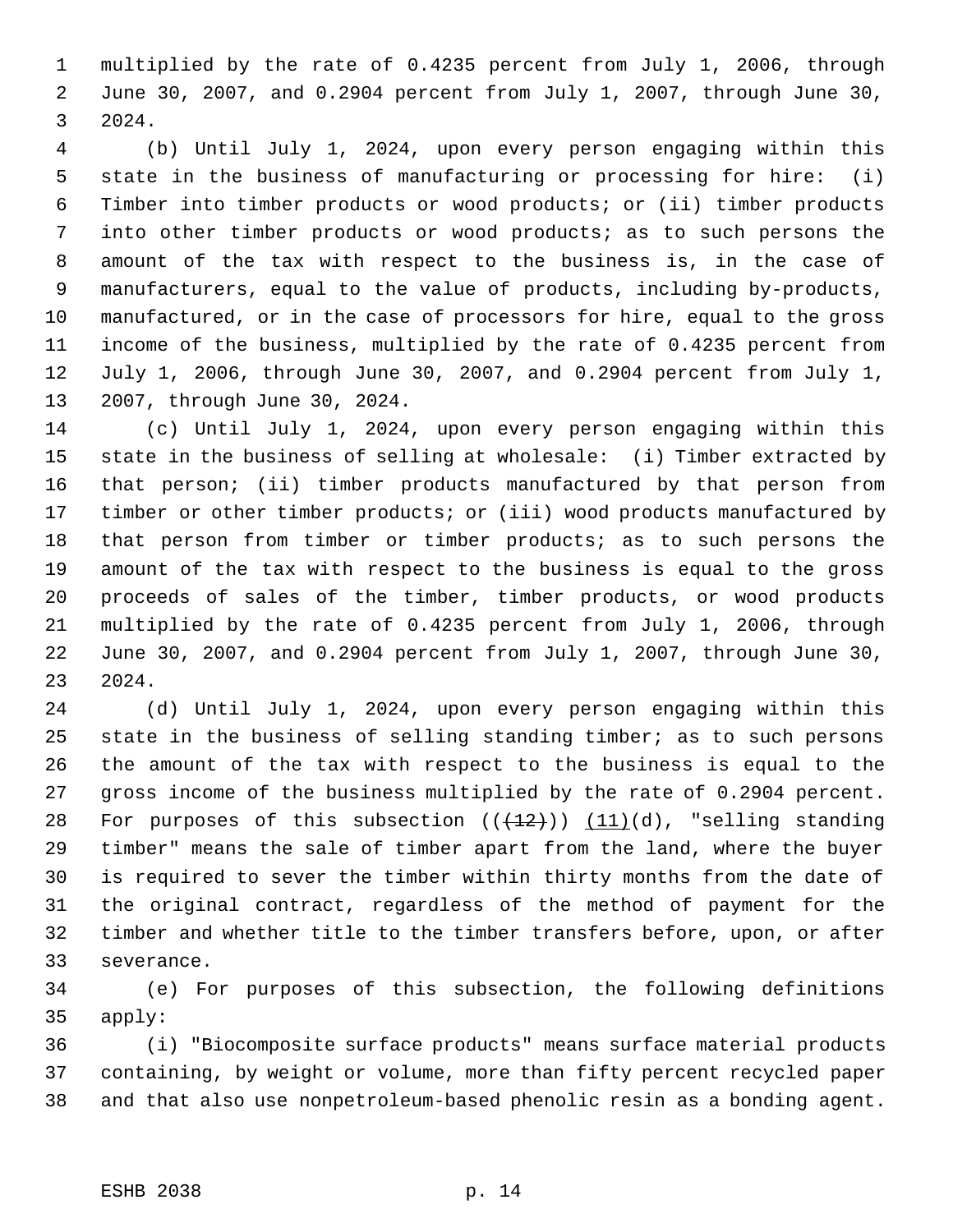(ii) "Paper and paper products" means products made of interwoven cellulosic fibers held together largely by hydrogen bonding. "Paper and paper products" includes newsprint; office, printing, fine, and pressure-sensitive papers; paper napkins, towels, and toilet tissue; kraft bag, construction, and other kraft industrial papers; paperboard, liquid packaging containers, containerboard, corrugated, and solid- fiber containers including linerboard and corrugated medium; and related types of cellulosic products containing primarily, by weight or volume, cellulosic materials. "Paper and paper products" does not include books, newspapers, magazines, periodicals, and other printed publications, advertising materials, calendars, and similar types of printed materials.

 (iii) "Recycled paper" means paper and paper products having fifty percent or more of their fiber content that comes from postconsumer 15 waste. For purposes of this subsection  $((+12))$   $(11)(e)(iii)$ , "postconsumer waste" means a finished material that would normally be disposed of as solid waste, having completed its life cycle as a consumer item.

 (iv) "Timber" means forest trees, standing or down, on privately or publicly owned land. "Timber" does not include Christmas trees that are cultivated by agricultural methods or short-rotation hardwoods as defined in RCW 84.33.035.

(v) "Timber products" means:

 (A) Logs, wood chips, sawdust, wood waste, and similar products obtained wholly from the processing of timber, short-rotation hardwoods as defined in RCW 84.33.035, or both;

 (B) Pulp, including market pulp and pulp derived from recovered 28 paper or paper products; and

 (C) Recycled paper, but only when used in the manufacture of biocomposite surface products.

 (vi) "Wood products" means paper and paper products; dimensional lumber; engineered wood products such as particleboard, oriented strand board, medium density fiberboard, and plywood; wood doors; wood windows; and biocomposite surface products.

 (f) Except for small harvesters as defined in RCW 84.33.035, a person reporting under the tax rate provided in this subsection  $((+12))$   $(11)$  must file a complete annual survey with the department under RCW 82.32.585.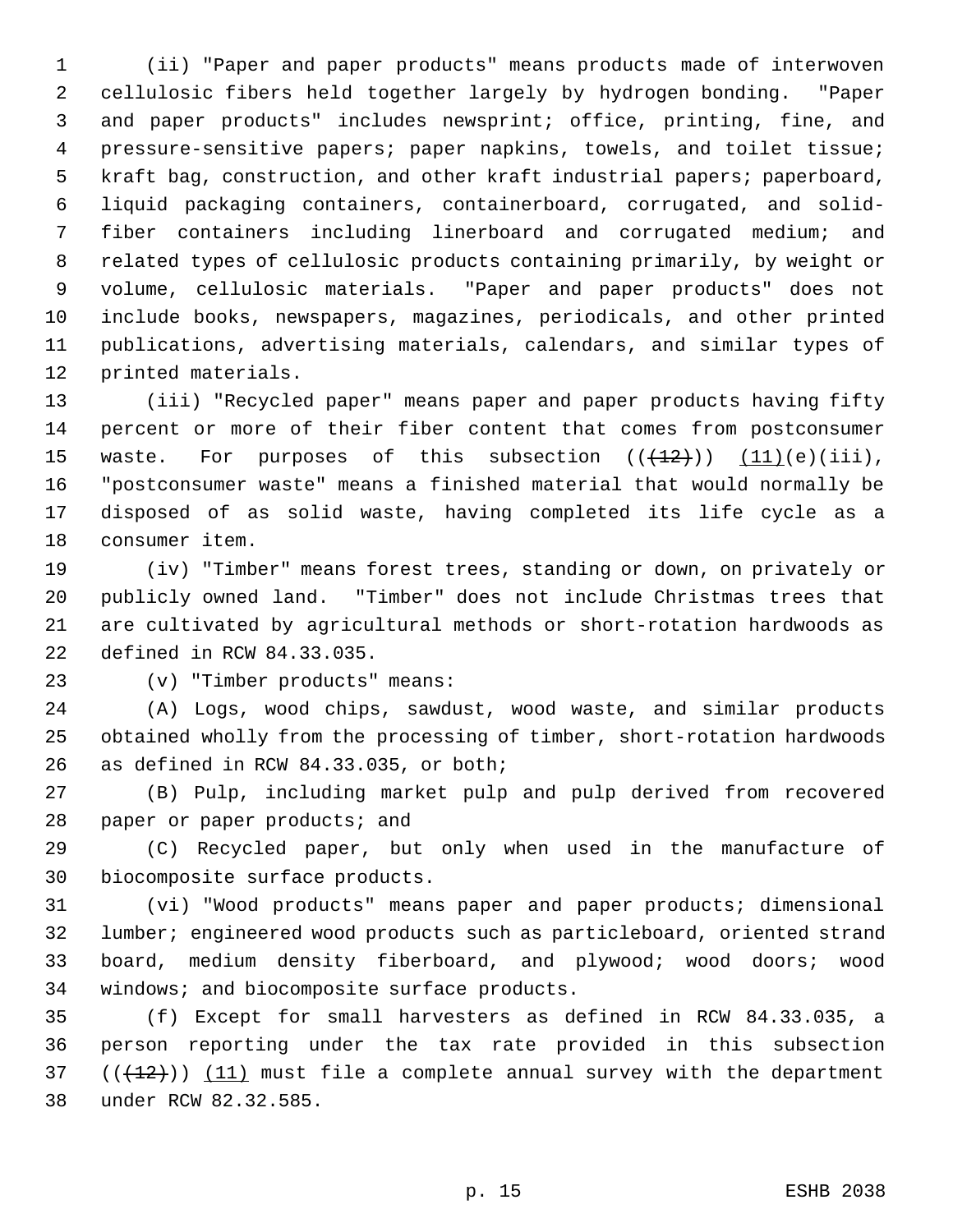1 (( $\left(\frac{13}{13}\right)$ ) (12) Upon every person engaging within this state in inspecting, testing, labeling, and storing canned salmon owned by another person, as to such persons, the amount of tax with respect to such activities is equal to the gross income derived from such activities multiplied by the rate of 0.484 percent.

 $((+14))$   $(13)(a)$  Upon every person engaging within this state in the business of printing a newspaper, publishing a newspaper, or both, the amount of tax on such business is equal to the gross income of the business multiplied by the rate of 0.2904 percent.

 (b) A person reporting under the tax rate provided in this 11 subsection  $((+14))$   $(13)$  must file a complete annual report with the department under RCW 82.32.534.

## **PART III**

**Eliminating the Sales and Use Tax Exemption for Bottled Water**

 **Sec. 301.** RCW 82.08.0293 and 2011 c 2 s 301 are each amended to read as follows:

 (1) The tax levied by RCW 82.08.020 does not apply to sales of food and food ingredients. "Food and food ingredients" means substances, whether in liquid, concentrated, solid, frozen, dried, or dehydrated form, that are sold for ingestion or chewing by humans and are consumed for their taste or nutritional value. "Food and food ingredients" does not include:

 (a) "Alcoholic beverages," which means beverages that are suitable for human consumption and contain one-half of one percent or more of alcohol by volume; and

 (b) "Tobacco," which means cigarettes, cigars, chewing or pipe tobacco, or any other item that contains tobacco.

 (2) The exemption of "food and food ingredients" provided for in subsection (1) of this section does not apply to prepared food, soft 30 drinks, bottled water, or dietary supplements. ((For purposes of this 31 subsection, the following definitions apply:)) The definitions in this subsection apply throughout this section unless the context clearly 33 requires otherwise.

 (a) "Bottled water" means water that is placed in a safety sealed container or package for human consumption. Bottled water is calorie 36 free and does not contain sweeteners or other additives except that it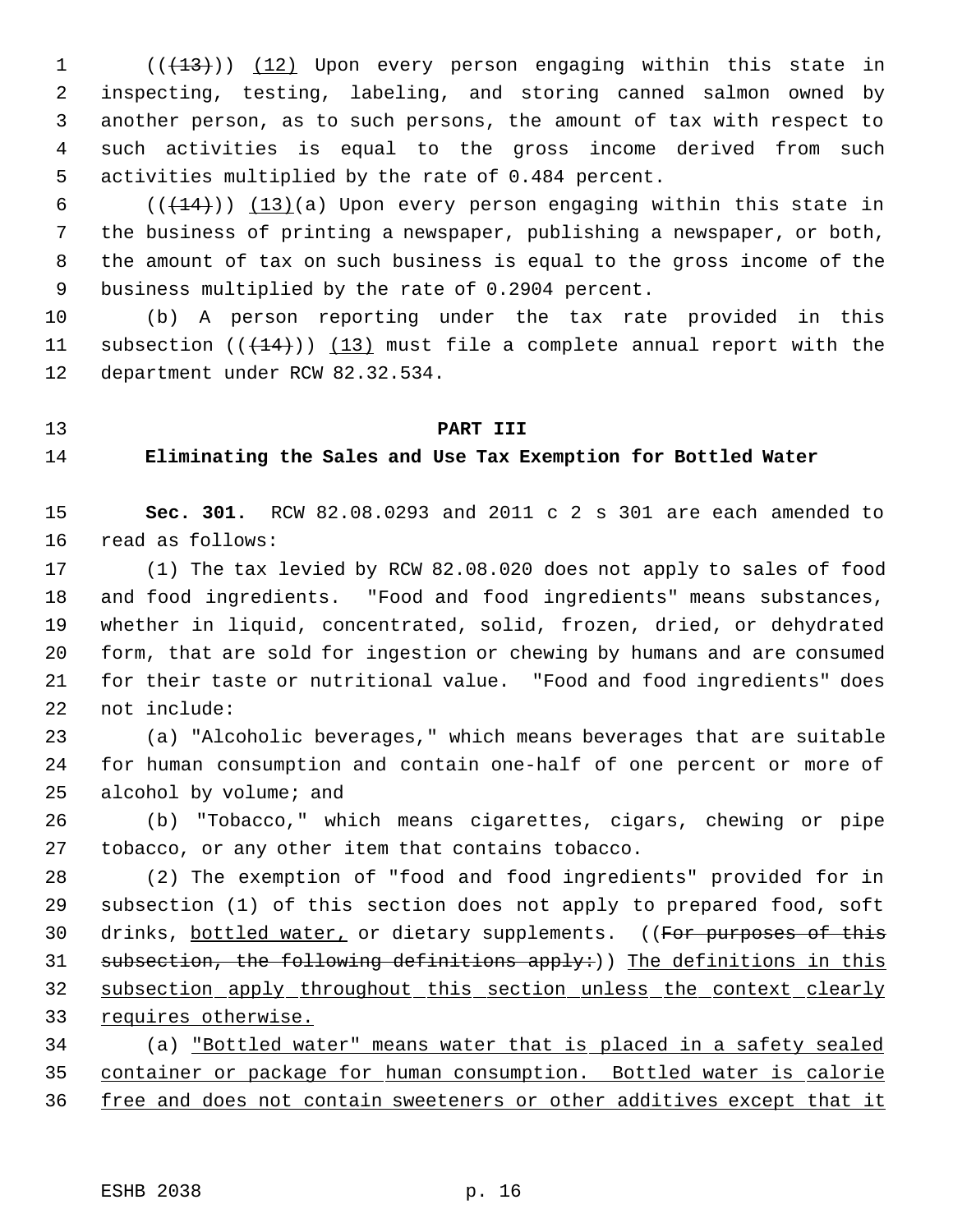1 may contain: (i) Antimicrobial agents; (ii) fluoride; (iii) 2 carbonation; (iv) vitamins, minerals, and electrolytes; (v) oxygen; (vi) preservatives; and (vii) only those flavors, extracts, or essences 4 derived from a spice or fruit. "Bottled water" includes water that is 5 delivered to the buyer in a reusable container that is not sold with 6 the water. (b) "Dietary supplement" means any product, other than tobacco, intended to supplement the diet that: (i) Contains one or more of the following dietary ingredients: (A) A vitamin; (B) A mineral; 12 (C) An herb or other botanical; (D) An amino acid; (E) A dietary substance for use by humans to supplement the diet by increasing the total dietary intake; or (F) A concentrate, metabolite, constituent, extract, or combination of any ingredient described in this subsection; (ii) Is intended for ingestion in tablet, capsule, powder, softgel, gelcap, or liquid form, or if not intended for ingestion in such form, is not represented as conventional food and is not represented for use as a sole item of a meal or of the diet; and (iii) Is required to be labeled as a dietary supplement, identifiable by the "supplement facts" box found on the label as required pursuant to 21 C.F.R. Sec. 101.36, as amended or renumbered as of January 1, 2003.  $((\overline{\mathbf{b}}))$   $(c)(i)$  "Prepared food" means: (A) Food sold in a heated state or heated by the seller; (B) Food sold with eating utensils provided by the seller, including plates, knives, forks, spoons, glasses, cups, napkins, or straws. A plate does not include a container or packaging used to transport the food; or (C) Two or more food ingredients mixed or combined by the seller for sale as a single item, except: (I) Food that is only cut, repackaged, or pasteurized by the seller; or (II) Raw eggs, fish, meat, poultry, and foods containing these raw animal foods requiring cooking by the consumer as recommended by the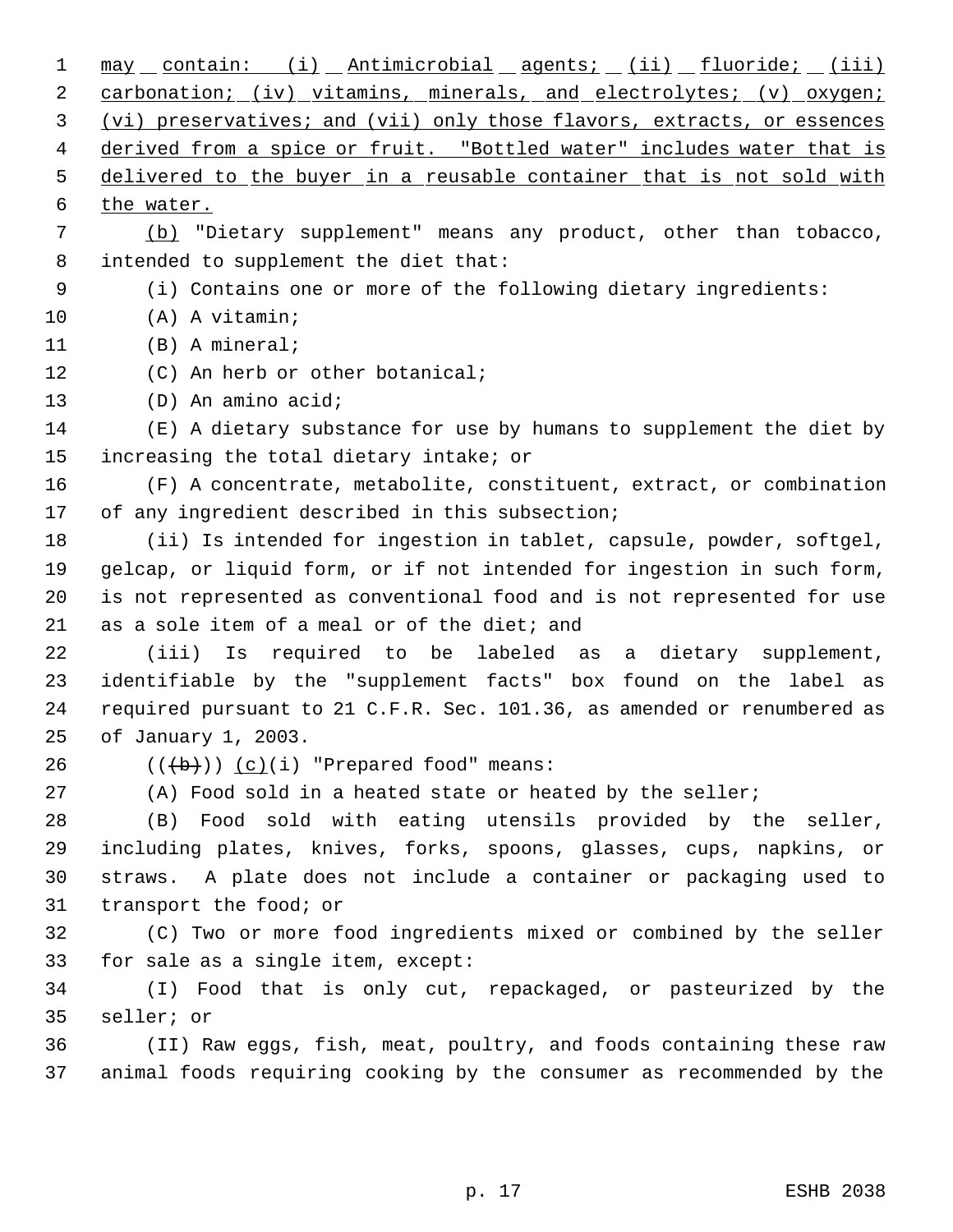federal food and drug administration in chapter 3, part 401.11 of The Food Code, published by the food and drug administration, as amended or renumbered as of January 1, 2003, so as to prevent foodborne illness.

 (ii) "Prepared food" does not include the following food or food ingredients, if the food or food ingredients are sold without eating utensils provided by the seller:

 (A) Food sold by a seller whose proper primary North American industry classification system (NAICS) classification is manufacturing in sector 311, except subsector 3118 (bakeries), as provided in the "North American industry classification system--United States, 2002";

 (B) Food sold in an unheated state by weight or volume as a single item; or

 (C) Bakery items. The term "bakery items" includes bread, rolls, buns, biscuits, bagels, croissants, pastries, donuts, Danish, cakes, tortes, pies, tarts, muffins, bars, cookies, or tortillas.

16 ( $(\langle e \rangle)$ ) (d) "Soft drinks" means nonalcoholic beverages that contain natural or artificial sweeteners. Soft drinks do not include beverages that contain: Milk or milk products; soy, rice, or similar milk substitutes; or greater than fifty percent of vegetable or fruit juice by volume.

 (3) Notwithstanding anything in this section to the contrary, the exemption of "food and food ingredients" provided in this section applies to food and food ingredients that are furnished, prepared, or served as meals:

 (a) Under a state administered nutrition program for the aged as provided for in the older Americans act (P.L. 95-478 Title III) and RCW 74.38.040(6);

 (b) That are provided to senior citizens, individuals with disabilities, or low-income persons by a not-for-profit organization organized under chapter 24.03 or 24.12 RCW; or

 (c) That are provided to residents, sixty-two years of age or older, of a qualified low-income senior housing facility by the lessor or operator of the facility. The sale of a meal that is billed to both spouses of a marital community or both domestic partners of a domestic partnership meets the age requirement in this subsection (3)(c) if at least one of the spouses or domestic partners is at least sixty-two years of age. For purposes of this subsection, "qualified low-income senior housing facility" means a facility: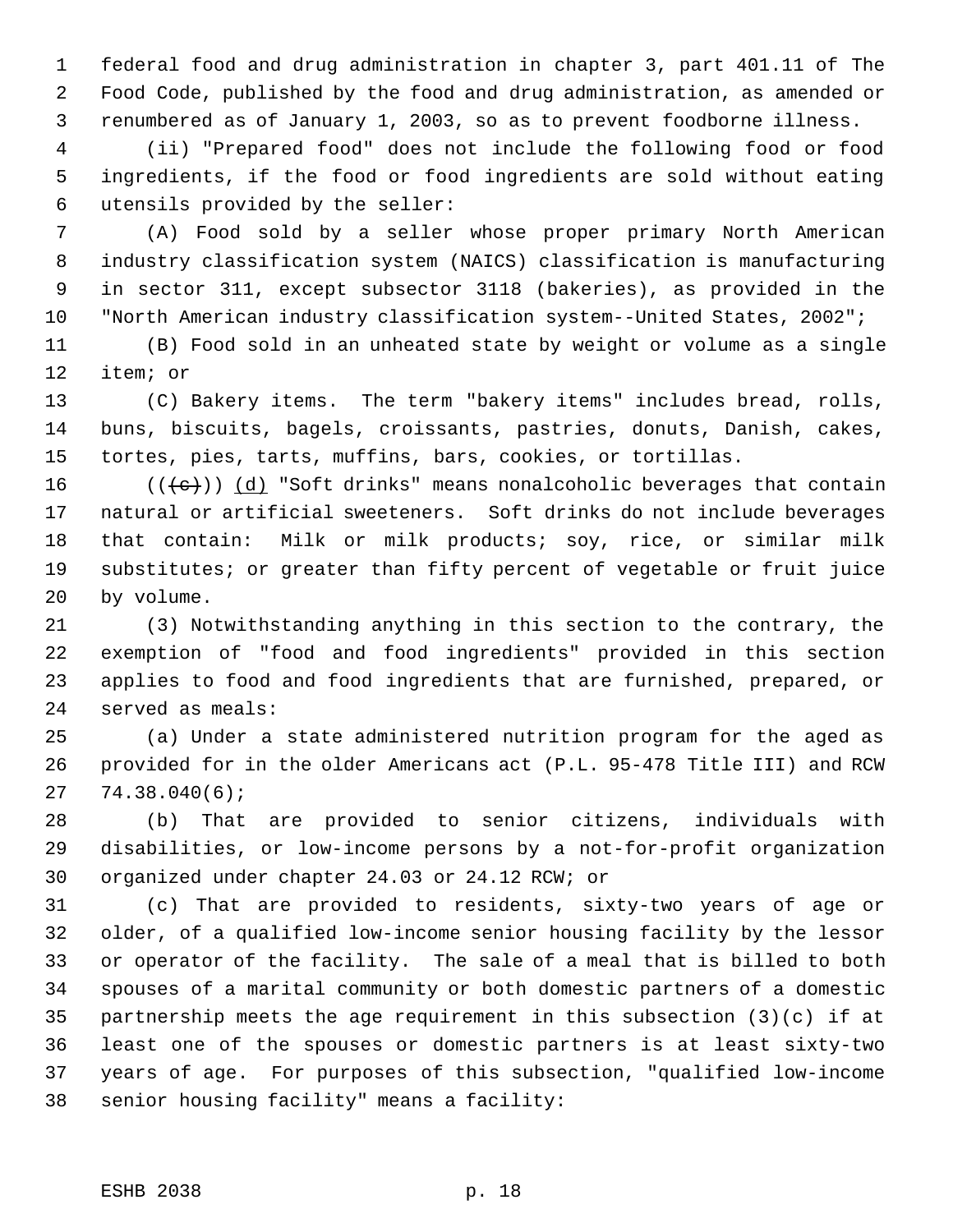(i) That meets the definition of a qualified low-income housing project under 26 U.S.C. Sec. 42 of the federal internal revenue code, as existing on August 1, 2009;

 (ii) That has been partially funded under 42 U.S.C. Sec. 1485; and (iii) For which the lessor or operator has at any time been entitled to claim a federal income tax credit under 26 U.S.C. Sec. 42 of the federal internal revenue code.

 (4)(a) Subsection (1) of this section notwithstanding, the retail sale of food and food ingredients is subject to sales tax under RCW 82.08.020 if the food and food ingredients are sold through a vending machine. Except as provided in (b) of this subsection, the selling price of food and food ingredients sold through a vending machine for purposes of RCW 82.08.020 is fifty-seven percent of the gross receipts.

 (b) For soft drinks and hot prepared food and food ingredients, other than food and food ingredients which are heated after they have been dispensed from the vending machine, the selling price is the total gross receipts of such sales divided by the sum of one plus the sales tax rate expressed as a decimal.

 (c) For tax collected under this subsection (4), the requirements that the tax be collected from the buyer and that the amount of tax be stated as a separate item are waived.

 **Sec. 302.** RCW 82.12.0293 and 2011 c 2 s 303 are each amended to read as follows:

 (1) The provisions of this chapter do not apply in respect to the use of food and food ingredients for human consumption. "Food and food ingredients" has the same meaning as in RCW 82.08.0293.

 (2) The exemption of "food and food ingredients" provided for in subsection (1) of this section does not apply to prepared food, soft 29 drinks, bottled water, or dietary supplements. "Prepared food," "soft 30 drinks," "bottled water," and "dietary supplements" have the same meanings as in RCW 82.08.0293.

 (3) Notwithstanding anything in this section to the contrary, the exemption of "food and food ingredients" provided in this section applies to food and food ingredients which are furnished, prepared, or served as meals:

(a) Under a state administered nutrition program for the aged as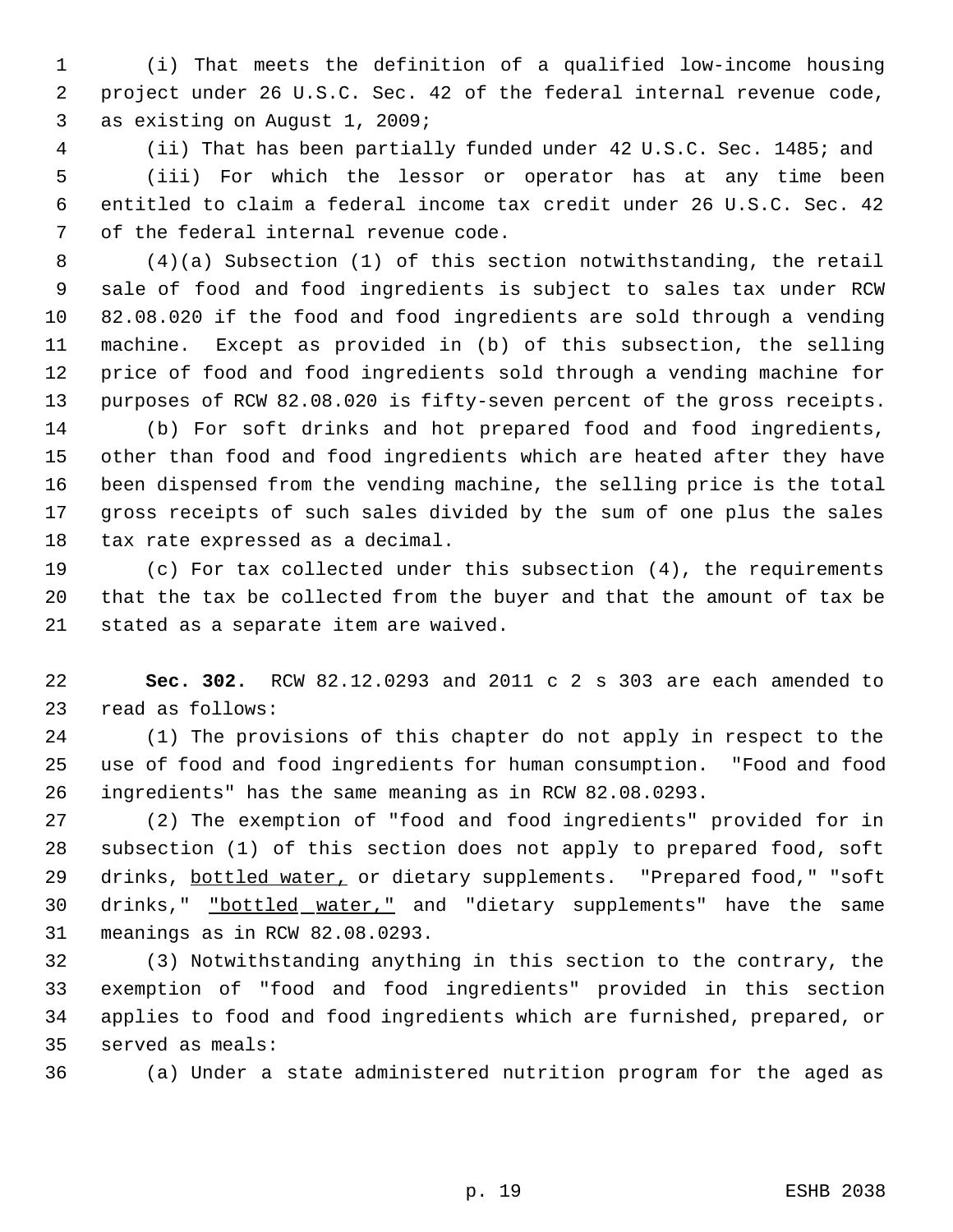provided for in the older Americans act (P.L. 95-478 Title III) and RCW 74.38.040(6);

 (b) Which are provided to senior citizens, individuals with disabilities, or low-income persons by a not-for-profit organization organized under chapter 24.03 or 24.12 RCW; or

 (c) That are provided to residents, sixty-two years of age or older, of a qualified low-income senior housing facility by the lessor or operator of the facility. The sale of a meal that is billed to both spouses of a marital community or both domestic partners of a domestic partnership meets the age requirement in this subsection (3)(c) if at least one of the spouses or domestic partners is at least sixty-two years of age. For purposes of this subsection, "qualified low-income senior housing facility" has the same meaning as in RCW 82.08.0293.

 NEW SECTION. **Sec. 303.** A new section is added to chapter 82.08 RCW to read as follows:

 (1) Subject to the conditions in this section, the tax levied by RCW 82.08.020 does not apply to sales of bottled water dispensed or to be dispensed to patients, pursuant to a prescription for use in the cure, mitigation, treatment, or prevention of disease or other medical condition.

 (2) For purposes of this section, "prescription" means an order, formula, or recipe issued in any form of oral, written, electronic, or other means of transmission by a duly licensed practitioner authorized by the laws of this state to prescribe.

 (3) Except for sales of bottled water delivered to the buyer in a reusable container that is not sold with the water, sellers must collect tax on sales subject to this exemption. Any buyer that has paid at least twenty-five dollars in state and local sales taxes on purchases of bottled water subject to this exemption may apply for a refund of the taxes directly from the department in a form and manner prescribed by the department. The department must deny any refund application if the amount of the refund requested is less than twenty- five dollars. No refund may be made for taxes paid more than four years after the end of the calendar year in which the tax was paid to the seller.

 (4) The provisions of RCW 82.32.060 apply to refunds authorized under this section.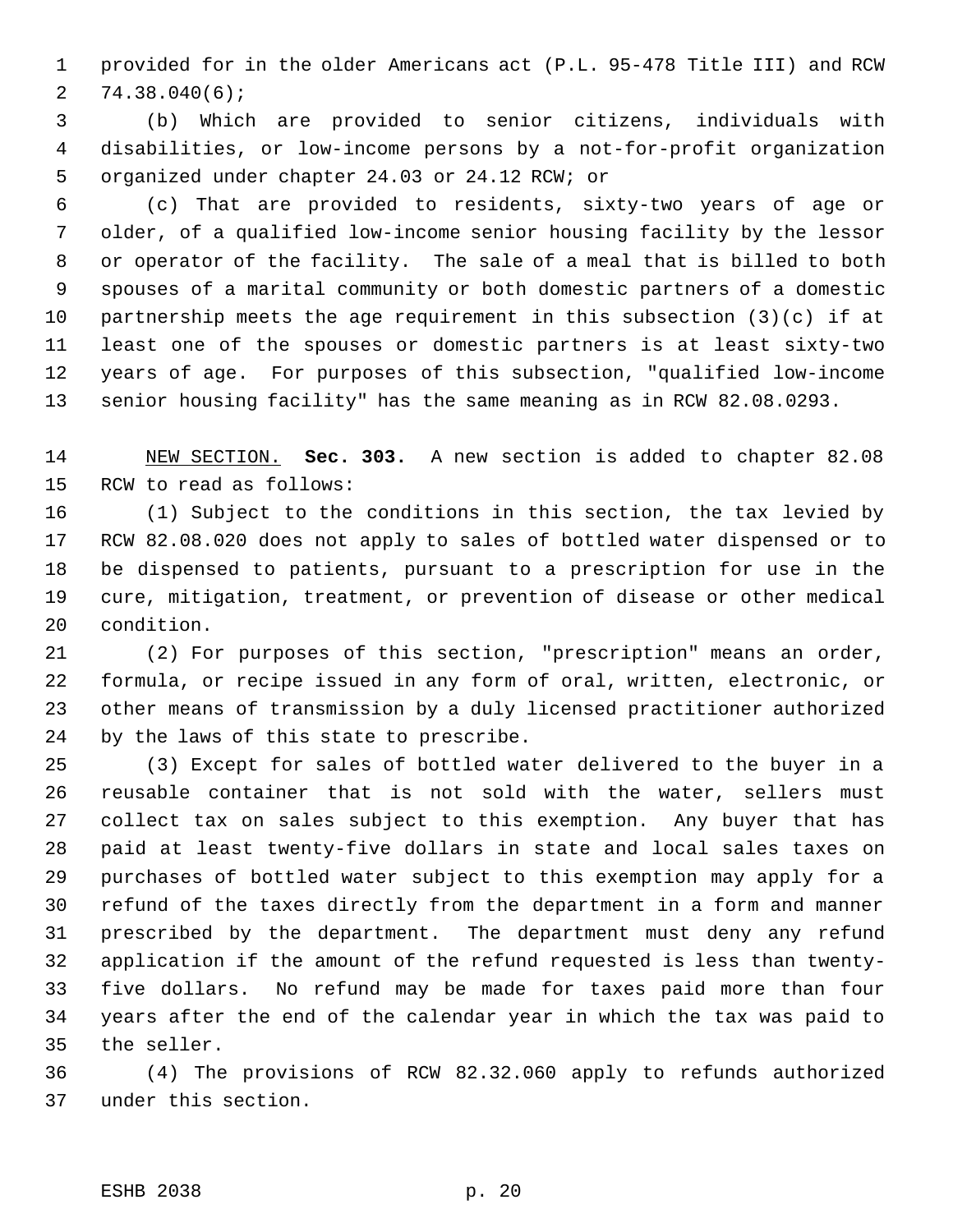(5) With respect to sales of bottled water delivered to the buyer in a reusable container that is not sold with the water, buyers claiming the exemption provided in this section must provide the seller with an exemption certificate in a form and manner prescribed by the department. The seller must retain a copy of the certificate for the seller's files.

 NEW SECTION. **Sec. 304.** A new section is added to chapter 82.12 RCW to read as follows:

 (1) The provisions of this chapter do not apply in respect to the use of bottled water dispensed or to be dispensed to patients, pursuant to a prescription for use in the cure, mitigation, treatment, or prevention of disease or medical condition.

 (2) For the purposes of this section, "prescription" has the same meaning as provided in section 303 of this act.

 NEW SECTION. **Sec. 305.** A new section is added to chapter 82.08 RCW to read as follows:

 (1)(a) Subject to the conditions in this section, the tax levied by RCW 82.08.020 does not apply to sales of bottled water to persons whose primary source of drinking water is unsafe.

 (b) For purposes of this subsection and section 306 of this act, a person's primary source of drinking water is unsafe if:

 (i) The public water system providing the drinking water has issued a public notification that the drinking water may pose a health risk, and the notification is still in effect on the date that the bottled water was purchased;

 (ii) Test results on the person's drinking water, which are no more than twelve months old, from a laboratory certified to perform drinking water testing show that the person's drinking water does not meet safe drinking water standards applicable to public water systems; or

 (iii) The person otherwise establishes, to the department's satisfaction, that the person's drinking water does not meet safe drinking water standards applicable to public water systems.

 (2) Except for sales of bottled water delivered to the buyer in a reusable container that is not sold with the water, sellers must collect tax on sales subject to this exemption. Any buyer that has paid at least twenty-five dollars in state and local sales taxes on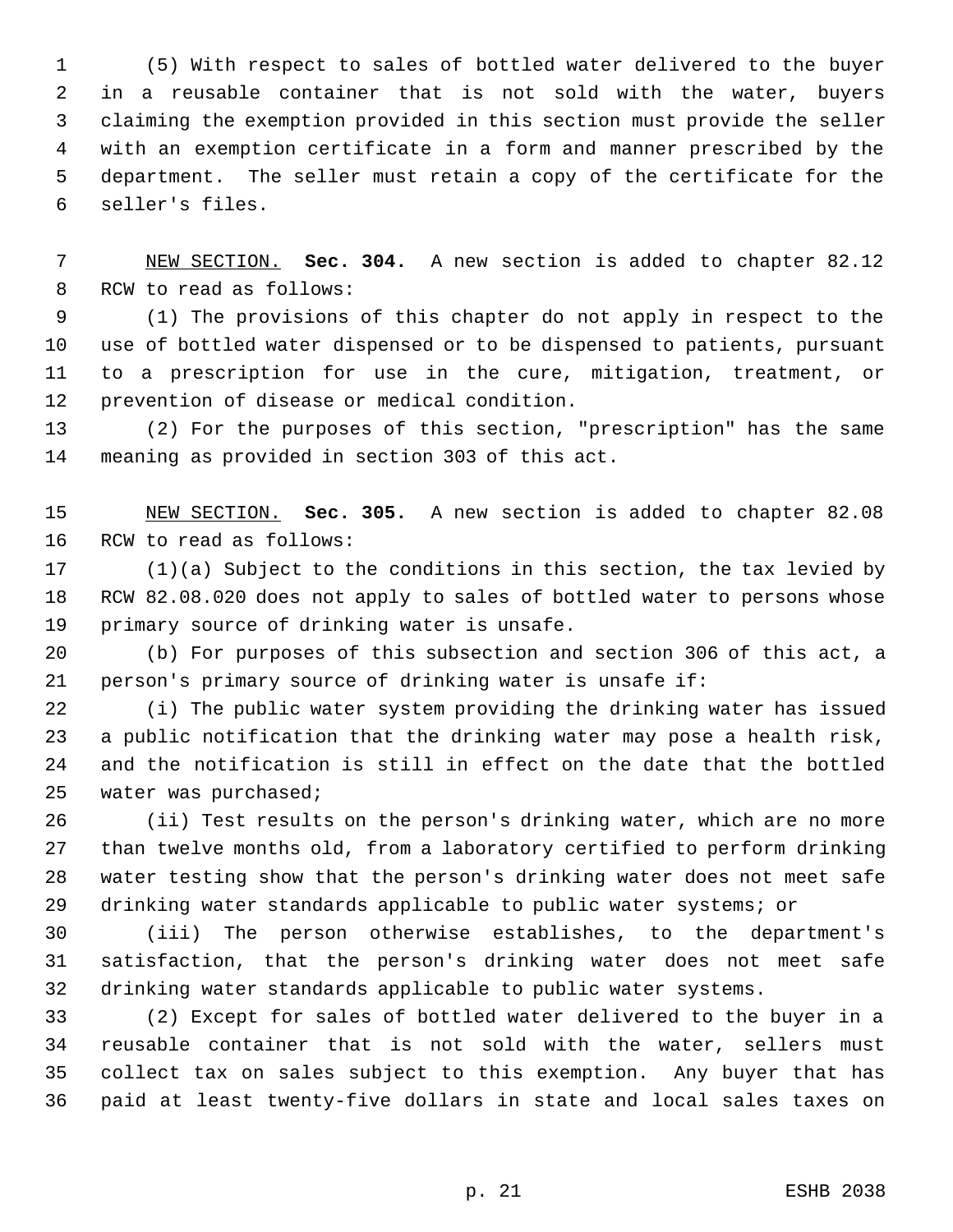purchases of bottled water subject to this exemption may apply for a refund of the taxes directly from the department in a form and manner prescribed by the department. The department must deny any refund application if the amount of the refund requested is less than twenty-five dollars. No refund may be made for taxes paid more than four years after the end of the calendar year in which the tax was paid to the seller.

 (3) The provisions of RCW 82.32.060 apply to refunds authorized under this section.

 (4)(a) With respect to sales of bottled water delivered to the buyer in a reusable container that is not sold with the water, buyers claiming the exemption provided in this section must provide the seller with an exemption certificate in a form and manner prescribed by the department. The seller must retain a copy of the certificate for the seller's files.

 (b) The department may waive the requirement for an exemption certificate in the event of disaster or similar circumstance.

 NEW SECTION. **Sec. 306.** A new section is added to chapter 82.12 RCW to read as follows:

 The provisions of this chapter do not apply in respect to the use of bottled water by persons whose primary source of drinking water is unsafe as provided in section 305 of this act.

- 
- 

# **PART IV**

# **Repealing the Nonresident Sales and Use Tax Exemption**

 **Sec. 401.** RCW 82.08.0273 and 2011 c 7 s 1 are each amended to read as follows:

27 (1) Subject to the conditions and limitations in this section, an 28 exemption from the tax levied by RCW 82.08.020 ((does not apply to)) in 29 the form of a remittance from the department is provided for sales to nonresidents of this state of tangible personal property, digital 31 goods, and digital codes( $(\tau$  when)). The exemption only applies if:

(a) The property is for use outside this state;

 (b) The purchaser is a bona fide resident of a province or territory of Canada or a state, territory, or possession of the United States, other than the state of Washington; and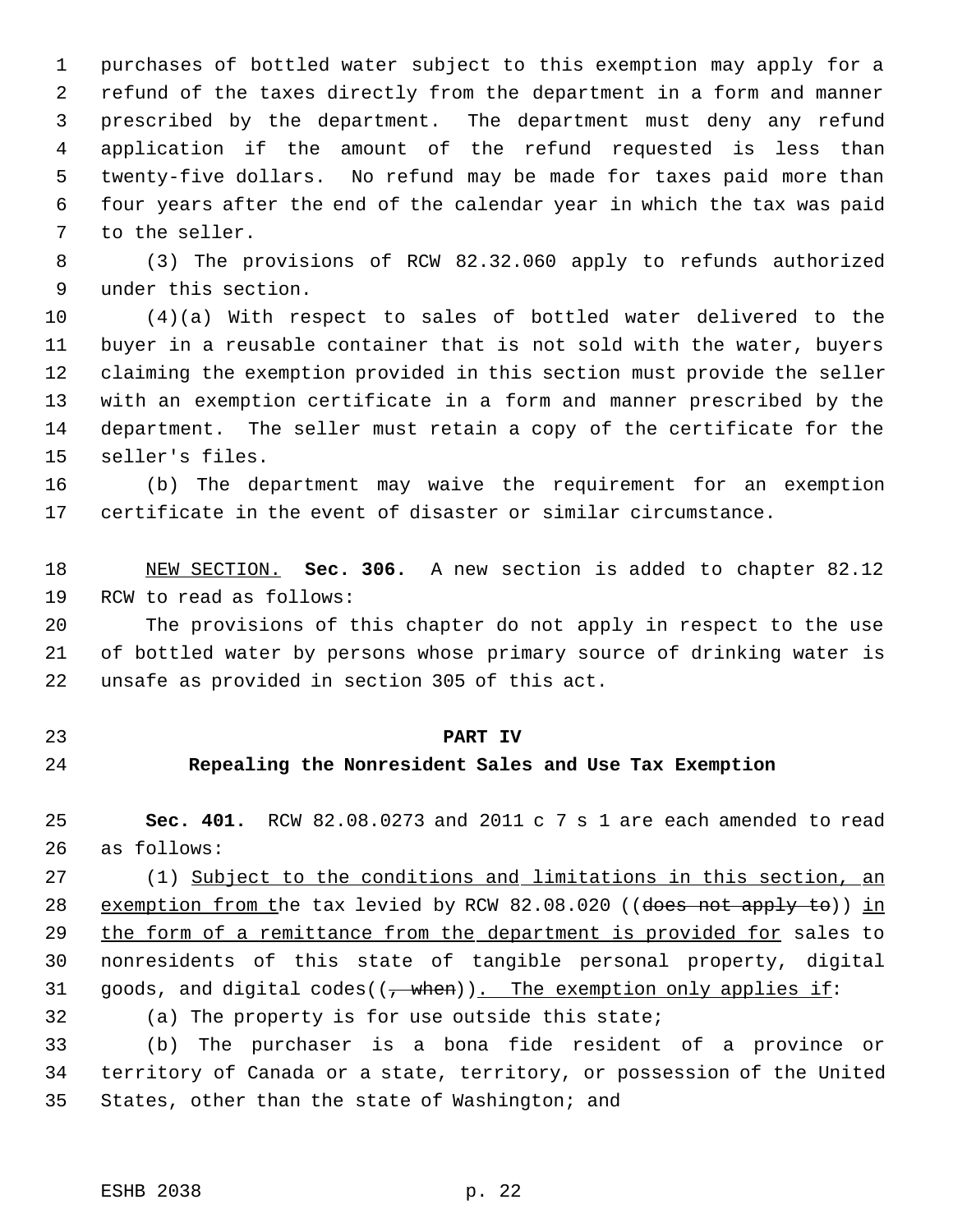(i) Such state, possession, territory, or province does not impose, or have imposed on its behalf, a generally applicable retail sales tax, use tax, value added tax, gross receipts tax on retailing activities, or similar generally applicable tax, of three percent or more; or

 (ii) If imposing a tax described in (b)(i) of this subsection, provides an exemption for sales to Washington residents by reason of their residence; and

 (c) The purchaser agrees, when requested, to grant the department of revenue access to such records and other forms of verification at 10 ((his or her)) the purchaser's place of residence to assure that such purchases are not first used substantially in the state of Washington.

 (2) Notwithstanding anything to the contrary in this chapter, if parts or other tangible personal property are installed by the seller during the course of repairing, cleaning, altering, or improving motor vehicles, trailers, or campers and the seller makes a separate charge for the tangible personal property, the tax levied by RCW 82.08.020 does not apply to the separately stated charge to a nonresident purchaser for the tangible personal property but only if the separately stated charge does not exceed either the seller's current publicly stated retail price for the tangible personal property or, if no publicly stated retail price is available, the seller's cost for the tangible personal property. However, the exemption provided by this section does not apply if tangible personal property is installed by the seller during the course of repairing, cleaning, altering, or improving motor vehicles, trailers, or campers and the seller makes a single nonitemized charge for providing the tangible personal property 27 and service. All of the ((requirements)) provisions in subsections (1) 28 and (3) through  $((+6))$  (7) of this section apply to this subsection.

 (3)(a) Any person claiming exemption from retail sales tax under 30 the provisions of this section must ((display-proof-of-his-or-her 31 current nonresident status as provided in this section)) pay the state 32 and local sales tax to the seller at the time of purchase and then 33 request a remittance from the department in accordance with this 34 subsection and subsection (4) of this section. A request for 35 remittance must include proof of the person's status as a nonresident at the time of the purchase for which a remittance is requested. The 37 request for a remittance must also include any additional information and documentation as required by the department, which may include a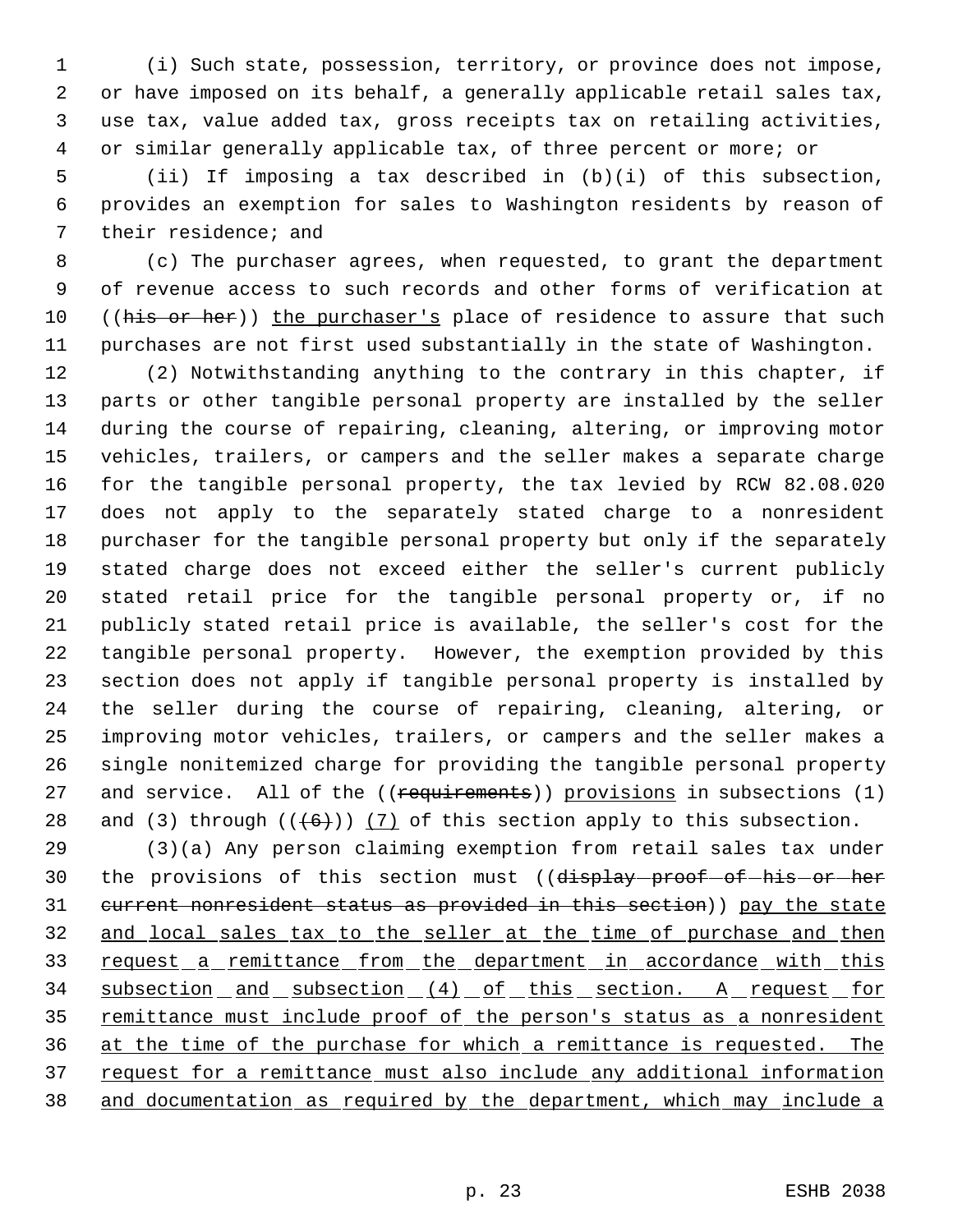description of the item purchased for which a remittance is requested, 2 the sales price of the item, the amount of state and local sales tax paid on the item, the date of the purchase, the name of the seller and 4 the physical address where the sale took place, and copies of sales receipts showing the qualified purchases.

 (b) Acceptable proof of a nonresident person's status includes one piece of identification such as a valid driver's license from the jurisdiction in which the out-of-state residency is claimed or a valid identification card which has a photograph of the holder and is issued by the out-of-state jurisdiction. Identification under this subsection (3)(b) must show the holder's residential address and have as one of its legal purposes the establishment of residency in that out-of-state jurisdiction.

 (c) In lieu of furnishing proof of a person's nonresident status under (b) of this subsection (3), a person claiming exemption from retail sales tax under the provisions of this section may provide the seller with an exemption certificate in compliance with subsection (4)(b) of this section.

19 (4)(a) ((Nothing in this section requires the vendor to make tax exempt retail sales to nonresidents. A vendor may choose to make sales to nonresidents, collect the sales tax, and remit the amount of sales 22 tax collected to the state as otherwise provided by law. If the vendor chooses to make a sale to a nonresident without collecting the sales 24 tax, the vendor must examine the purchaser's proof of nonresidence, 25 determine whether the proof is acceptable under subsection  $(3)(b)$  of 26 this section, and maintain records for each nontaxable sale which shall 27 show the type of proof accepted, including any identification numbers 28 where appropriate, and the expiration date, if any.

 (b) In lieu of using the method provided in (a) of this subsection to document an exempt sale to a nonresident, a seller may accept from 31 the - purchaser - a - properly - completed - uniform - exemption - certificate approved by the streamlined sales and use tax agreement governing board 33 or -any -other - exemption - certificate - as - may - be - authorized - by - the 34 department - and - properly - completed - by - the - purchaser. A - nonresident purchaser  $-$  who  $-$  uses  $-$  an  $-$  exemption  $-$  certificate  $-$  authorized  $-$  in  $-$  this subsection (4)(b) must include the purchaser's driver's license number or other state-issued identification number and the state of issuance.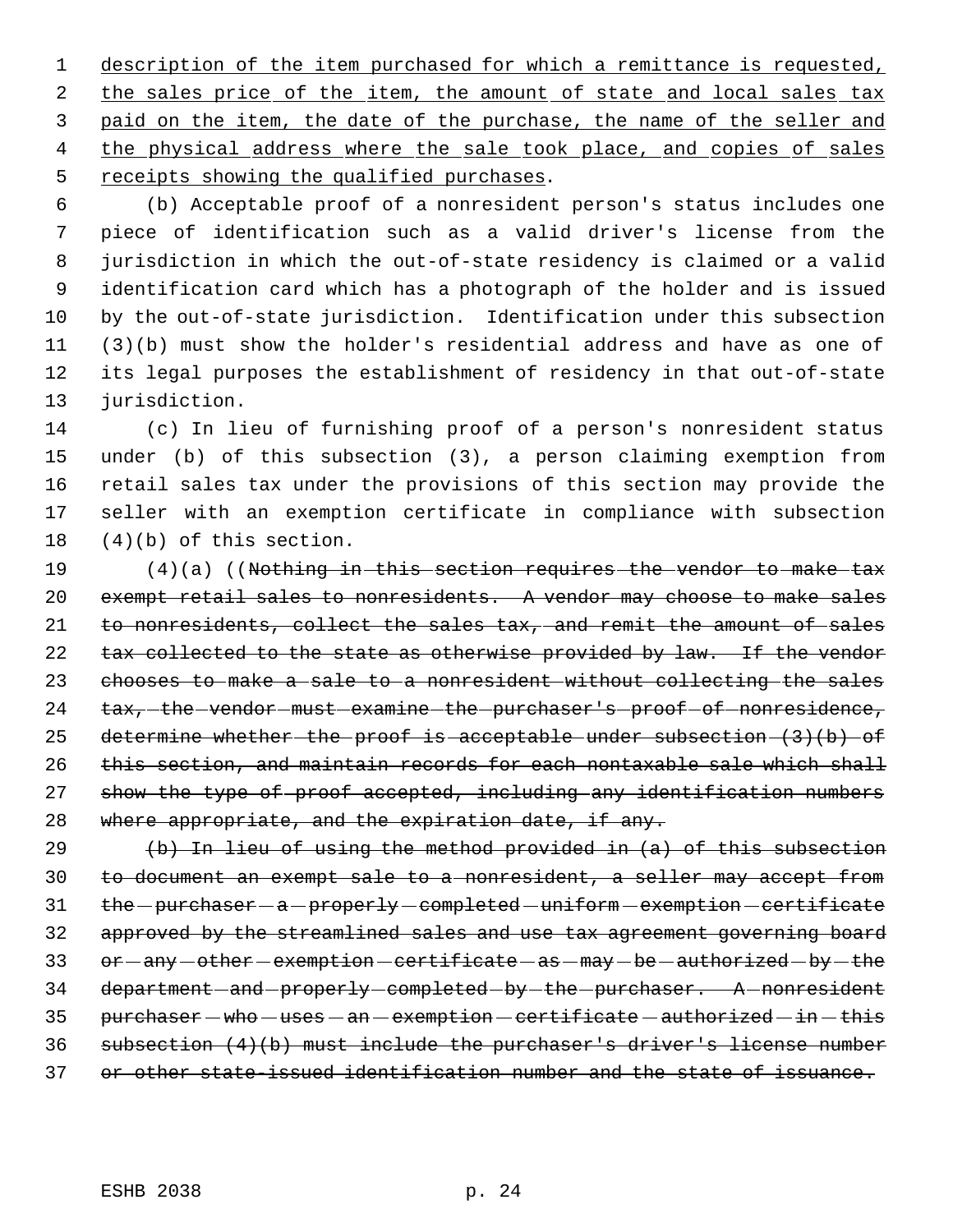1 (c) In lieu of using the methods provided in (a) and (b) of this 2 subsection to document an exempt sale to a nonresident, a seller may 3 capture-the-relevant-data-elements-as-allowed-under-the-streamlined 4 sales and use tax agreement.

5  $(5)(a)$  Any person making fraudulent statements, which includes the 6 offer  $-$  of  $-$  fraudulent  $-$  identification  $-$  or  $-$  fraudulently  $-$  procured 7 identification to a vendor, in order to purchase goods without paying 8 retail sales tax is guilty of perjury under chapter 9A.72 RCW.

 9 (b) Any person making tax exempt purchases under this section by 10 displaying proof of identification not his or her own, or counterfeit 11 identification, with intent to violate the provisions of this section, 12 is quilty of a misdemeanor and, in addition, is liable for the tax and 13 subject to a penalty equal to the greater of one hundred dollars or the 14 tax due on such purchases.

15 (6)(a) Any vendor who makes sales without collecting the tax and 16 who fails to maintain records of sales to nonresidents as provided in 17 this section is personally liable for the amount of tax due.

18 (b) Any vendor who makes sales without collecting the retail sales 19 tax - under - this - section - and - who - has - actual - knowledge - that - the 20 purchaser's proof of identification establishing out-of-state residency 21 is fraudulent is guilty of a misdemeanor and, in addition, is liable 22 for-the-tax-and-subject-to-a-penalty-equal-to-the-greater-of-one 23 thousand dollars or the tax due on such sales. In addition, both the 24 purchaser-and-the-vendor-are-liable-for-any-penalties-and-interest 25 assessable under chapter 82.32 RCW.)) (i) Beginning January 1, 2014, 26 through December 31, 2014, a person may request a remittance from the 27 department for state and local sales taxes paid by the person on 28 qualified retail purchases made in Washington between July 1, 2013, and 29 December 31, 2013.

 (ii) Beginning January 1, 2014, a person may request a remittance 31 from the department during any calendar year for state and local sales 32 taxes paid by the person on qualified retail purchases made in Washington during the immediately preceding calendar year only. No application may be made with respect to purchases made before the immediately preceding calendar year.

36 (b) The remittance request, including proof of nonresident status 37 and any other documentation and information required by the department,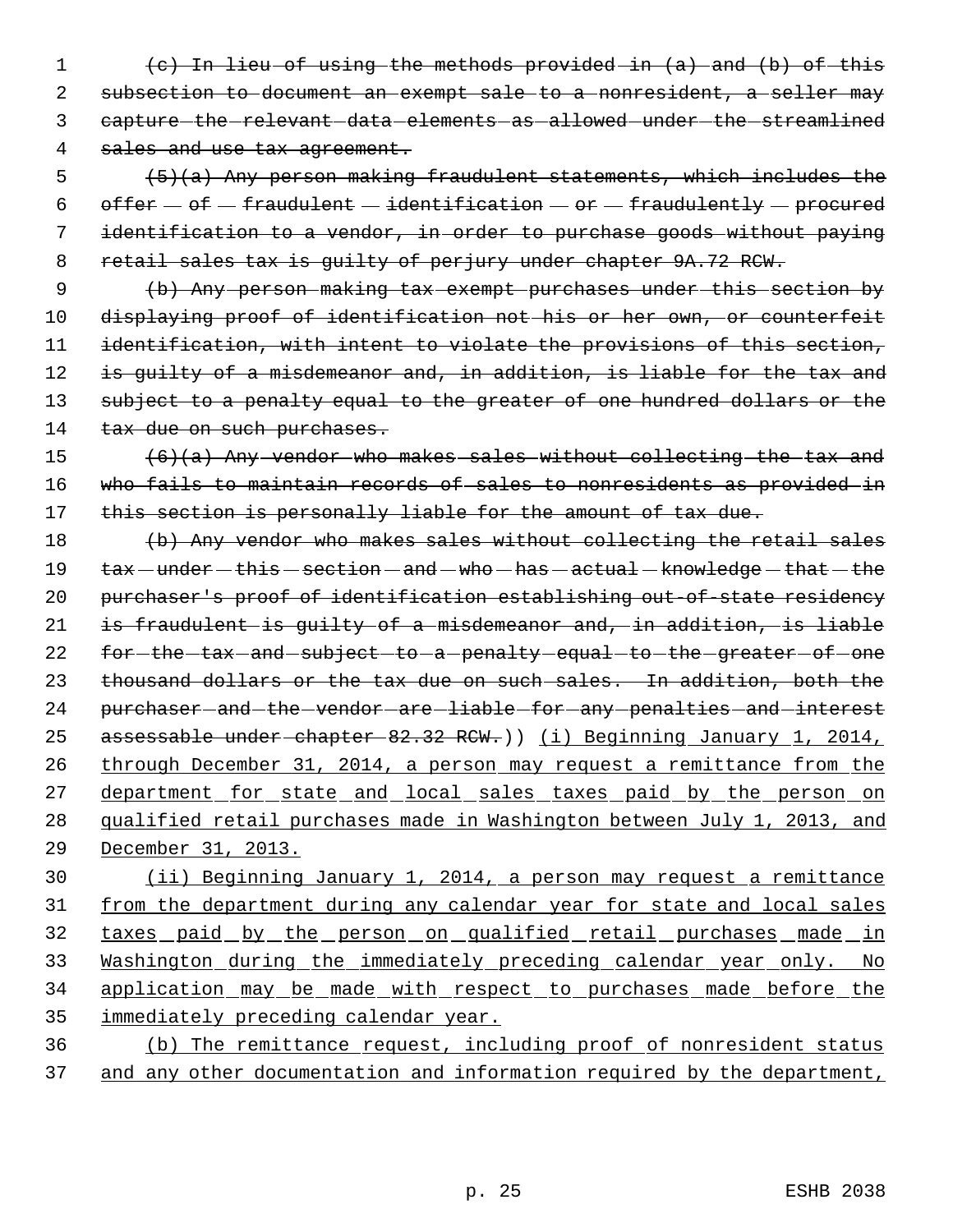must be made using an electronic application process as prescribed by the department. Only one remittance request may be made by a person per calendar year.

 (c) The total amount of a remittance request must be at least 5 twenty-five dollars. The department must deny any request for a remittance that is less than twenty-five dollars.

 (d) The department will examine the applicant's proof of nonresident status and any other documentation and information as 9 required in the application to determine whether the applicant is 10 entitled to a remittance under this section.

 (5)(a) Any person making fraudulent statements to the department, which includes the offer of fraudulent or fraudulently procured 13 identification or fraudulent sales receipts, in order to receive a remittance of retail sales tax is guilty of perjury under chapter 9A.72 RCW.

16 (b) Any person requesting a remittance of sales tax from the department by providing proof of identification or sales receipts not the person's own, or counterfeit identification or sales receipts, with intent to violate the provisions of this section, is guilty of a misdemeanor and, in addition, is liable for the tax and subject to a penalty equal to the greater of one hundred dollars or the tax due on 22 such purchases.

 (6) The exemption provided by this section is for both state and local sales taxes. For purposes of this section, "local sales tax" means a sales tax imposed by a local government under the authority of chapter 82.14 RCW, RCW 81.104.170, or other provision of law, and which is imposed on the same taxable event as the state sales tax imposed in 28 this chapter.

 (7) A nonresident who receives a refund of sales tax from the seller for any reason with respect to a purchase made in this state is not entitled to a remittance for the tax paid on the purchase. A person who receives both a remittance under this section and a refund from the seller with respect to the same purchase must immediately 34 repay the remittance to the department. Interest as provided in chapter 82.32 RCW applies to amounts due under this section from the date that the department made the remittance until the amount due under 37 this subsection is paid to the department. A person who receives a remittance with respect to a purchase for which the person had, at the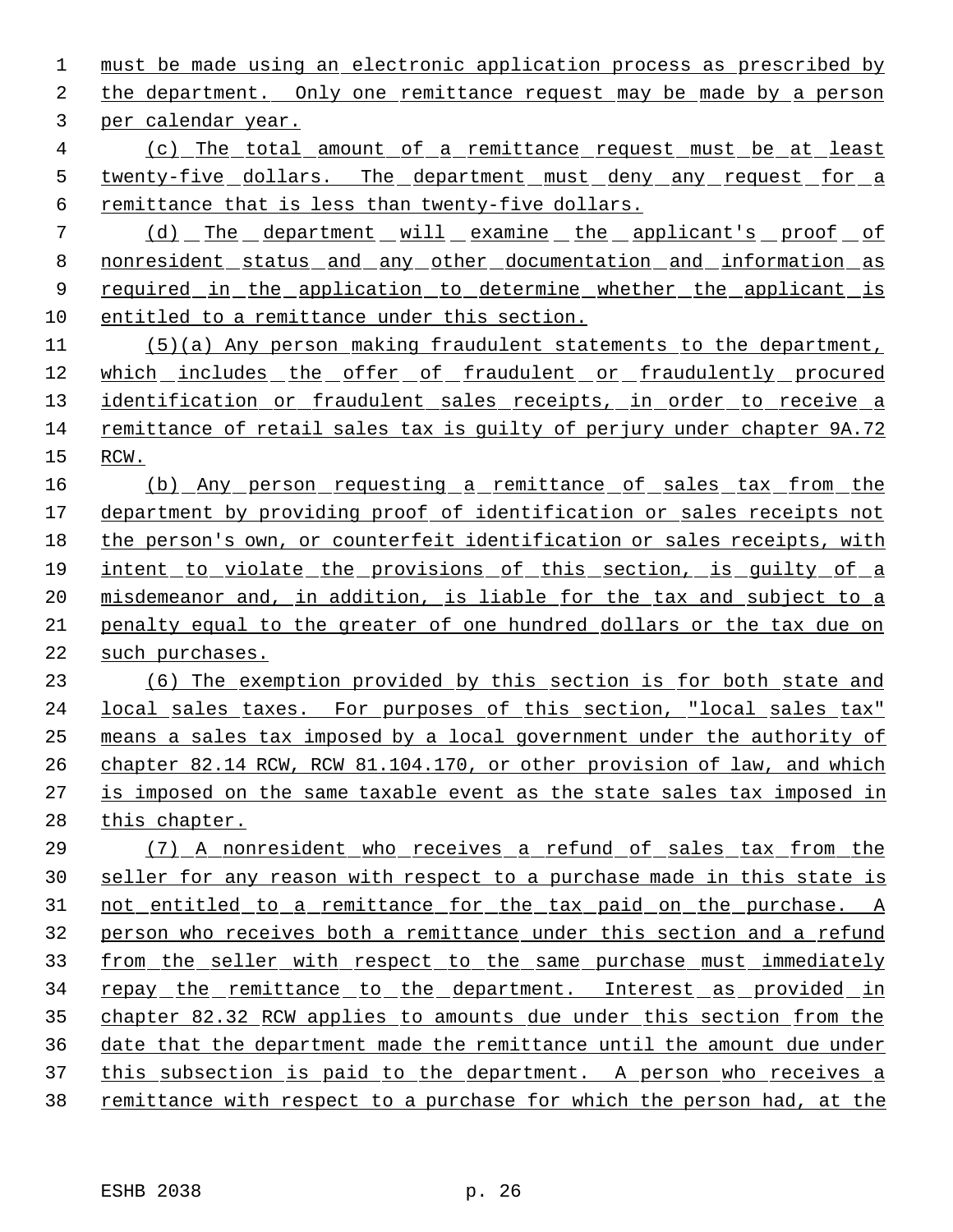- 1 time the person submitted the application for a remittance, already 2 received a refund of sales tax from the seller is also liable for the 3 evasion penalty in RCW 82.32.090(7) and is ineligible to receive any 4 further remittances from the department under this section. 5 **PART V** 6 **Modifying Tax Preferences for High-Tech Research and Development** 7 **Sec. 501.** RCW 82.04.4452 and 2010 c 114 s 114 are each amended to 8 read as follows: 9 (1) In computing the tax imposed under this chapter, a credit is 10 allowed for each person whose research and development spending during 11 the year in which the credit is claimed exceeds 0.92 percent of the 12 person's taxable amount during the same calendar year. 13 (2)(a) The credit is calculated as follows: 14 ( $(\langle a \rangle)$ ) (i) Determine the greater of the amount of qualified 15 research and development expenditures of a person or eighty percent of 16 amounts received by a person other than a public educational or 17 research institution in compensation for the conduct of qualified 18 research and development; 19  $((\{b\})$  (ii) Subtract 0.92 percent of the person's taxable amount
- 20 from the amount determined under  $(a)(i)$  of this subsection;
- 21 ( $(\langle e \rangle)$ ) (iii) Multiply the amount determined under  $((\langle b \rangle) )$  (a)(ii) 22 of this subsection by ((the following:
- 23 (i) For the period June 10, 2004, through December 31, 2006, the 24 person's average tax rate for the calendar year for which the credit is  $25$  claimed;
- 26  $(iii)$  For the calendar year ending December 31, 2007, the greater of 27 the person's average tax rate for that calendar year or 0.75 percent;
- 28 (iii) For the calendar year ending December 31, 2008, the greater 29 of the person's average tax rate for that calendar year or  $1.0$  percent;
- 30 (iv) For the calendar year ending December 31, 2009, the greater of 31 the person's average tax rate for that calendar year or  $1.25$  percent;
- 32  $\left\{\mathbf{v}\right\}$  For the calendar year ending December 31, 2010, and 33 thereafter,  $(1.50 \text{ percent.})$
- 34 (b) For purposes of calculating the credit, if a person's reporting 35 period is less than annual, the person may use an estimated average tax 36 rate for the calendar year for which the credit is claimed by using the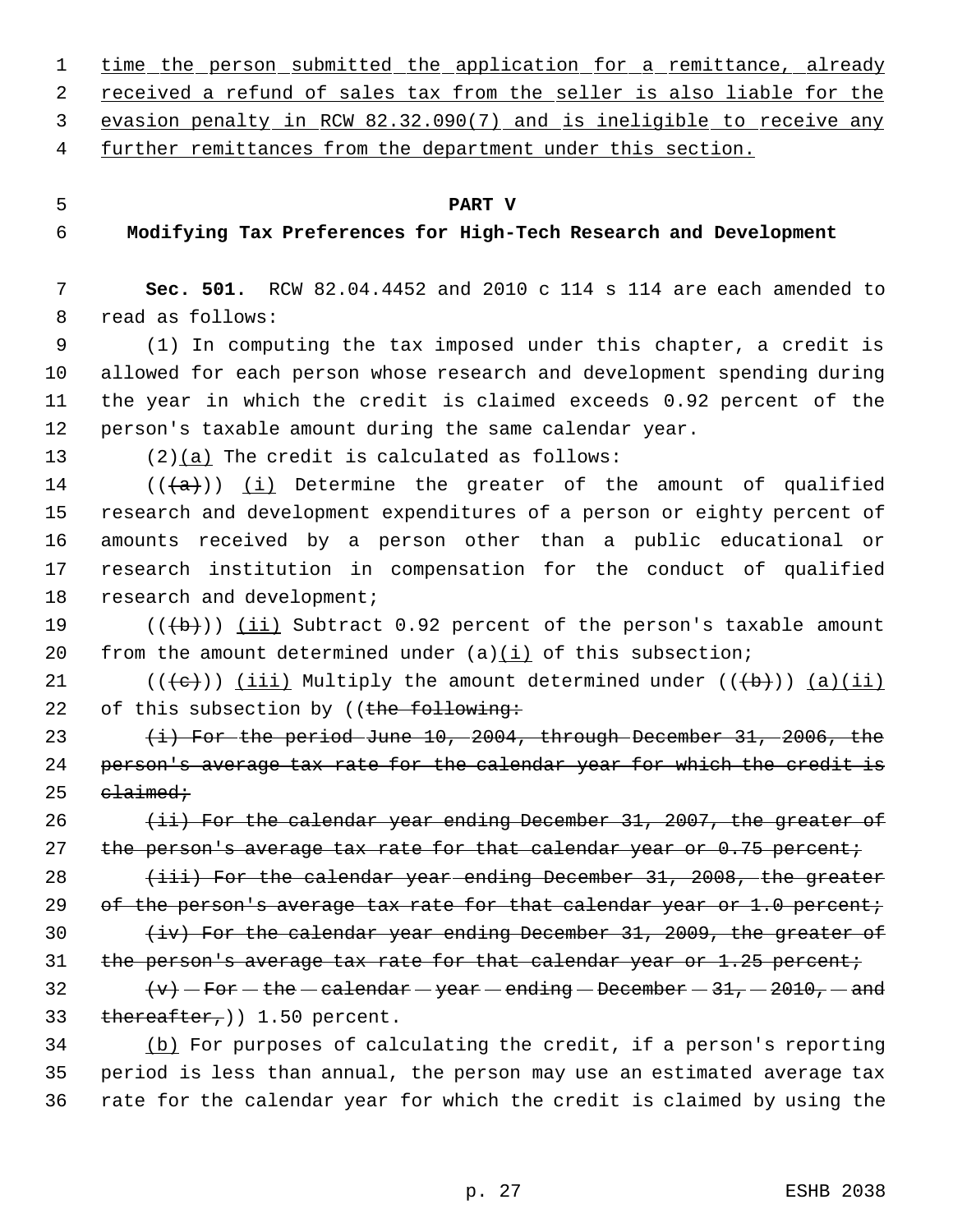person's average tax rate for each reporting period. A person who uses an estimated average tax rate must make an adjustment to the total credit claimed for the calendar year using the person's actual average tax rate for the calendar year when the person files its last return for the calendar year for which the credit is claimed.

 (3) Any person entitled to the credit provided in subsection (2) of this section as a result of qualified research and development conducted under contract may assign all or any portion of the credit to the person contracting for the performance of the qualified research and development.

 (4) The credit, including any credit assigned to a person under subsection (3) of this section, must be claimed against taxes due for the same calendar year in which the qualified research and development expenditures are incurred. The credit, including any credit assigned to a person under subsection (3) of this section, for each calendar year may not exceed the lesser of two million dollars or the amount of 17 tax otherwise due under this chapter for the calendar year.

 (5) For any person claiming the credit, including any credit assigned to a person under subsection (3) of this section, whose research and development spending during the calendar year in which the credit is claimed fails to exceed 0.92 percent of the person's taxable amount during the same calendar year or who is otherwise ineligible, the department must declare the taxes against which the credit was claimed to be immediately due and payable. The department must assess interest, but not penalties, on the taxes against which the credit was claimed. Interest must be assessed at the rate provided for delinquent excise taxes under chapter 82.32 RCW, retroactively to the date the credit was claimed, and accrues until the taxes against which the credit was claimed are repaid. Any credit assigned to a person under subsection (3) of this section that is disallowed as a result of this section may be claimed by the person who performed the qualified research and development subject to the limitations set forth in subsection (4) of this section.

 (6) A person may not claim a credit under this section if the person reported an annual gross amount, as reported on the state combined excise tax return, of ten million dollars or more in the prior calendar year. Taxpayers disallowed from claiming the credit under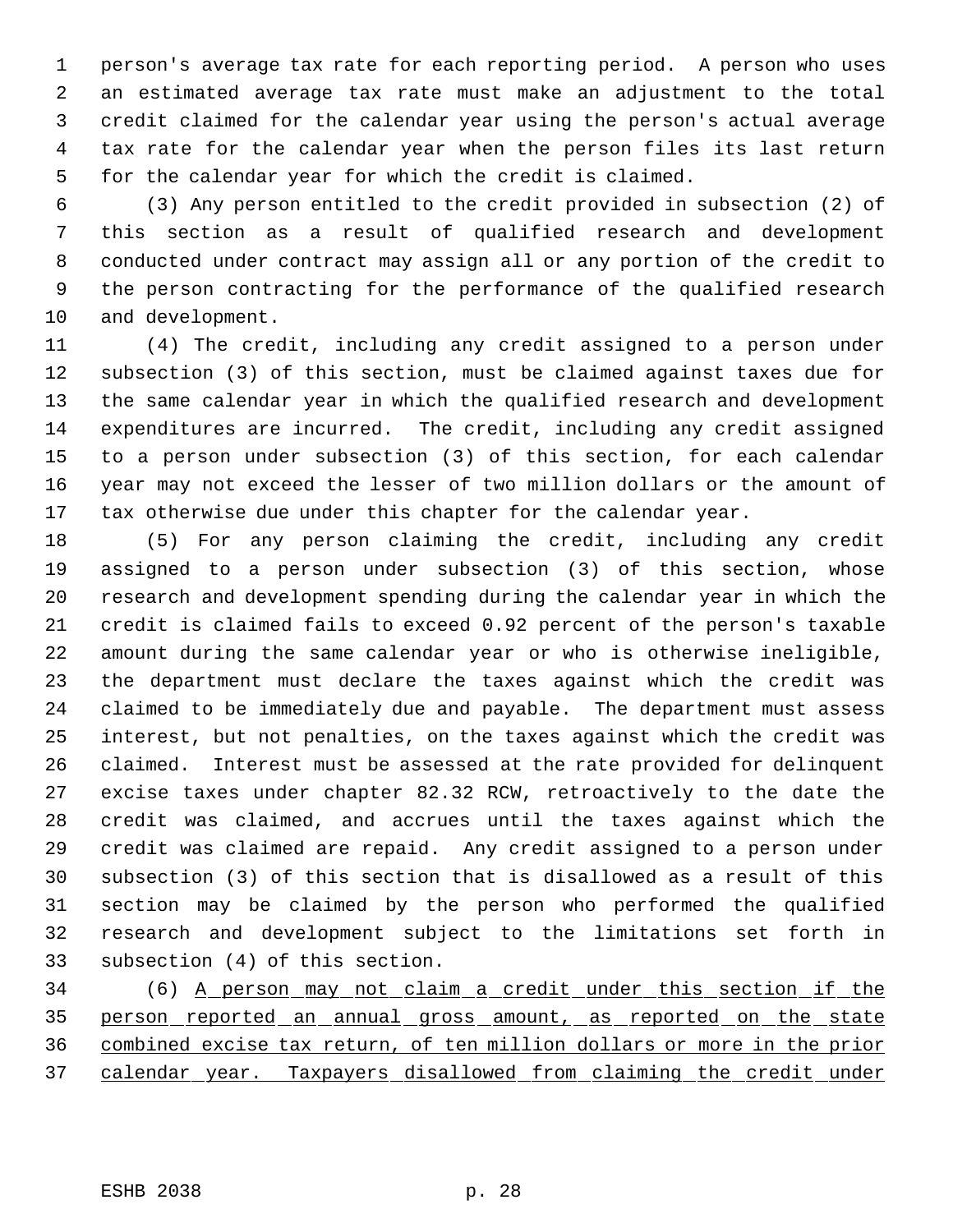1 this subsection (6) are not required to refund any credit claimed in calendar year 2013 prior to the effective date of this section.

 (7) A person claiming the credit provided in this section must file a complete annual survey with the department under RCW 82.32.585.

5 (( $(7)$  For the purpose of this section:)) The definitions in this subsection apply throughout this section unless the context clearly requires otherwise.

 (8)(a) "Average tax rate" means a person's total tax liability under this chapter for the calendar year for which the credit is claimed divided by the taxpayer's total taxable amount under this chapter for the calendar year for which the credit is claimed.

 (b) "Qualified research and development expenditures" means operating expenses, including wages, compensation of a proprietor or a partner in a partnership as determined under rules adopted by the department, benefits, supplies, and computer expenses, directly incurred in qualified research and development by a person claiming the credit provided in this section. The term does not include amounts paid to a person other than a public educational or research institution to conduct qualified research and development. Nor does the term include capital costs and overhead, such as expenses for land, structures, or depreciable property.

22 (c) "Qualified research and development" ((shall-have)) has the 23 same meaning as provided in RCW 82.63.010.

 (d) "Research and development spending" means qualified research and development expenditures plus eighty percent of amounts paid to a person other than a public educational or research institution to conduct qualified research and development.

 (e) "Taxable amount" means the taxable amount subject to the tax imposed in this chapter required to be reported on the person's combined excise tax returns for the calendar year for which the credit is claimed, less any taxable amount for which a credit is allowed under RCW 82.04.440.

33  $((\langle 8 \rangle)(9)$  This section expires January 1, 2015.

 **Sec. 502.** RCW 82.63.030 and 2008 c 15 s 4 are each amended to read as follows:

(1) Except as provided in subsection (2) of this section, the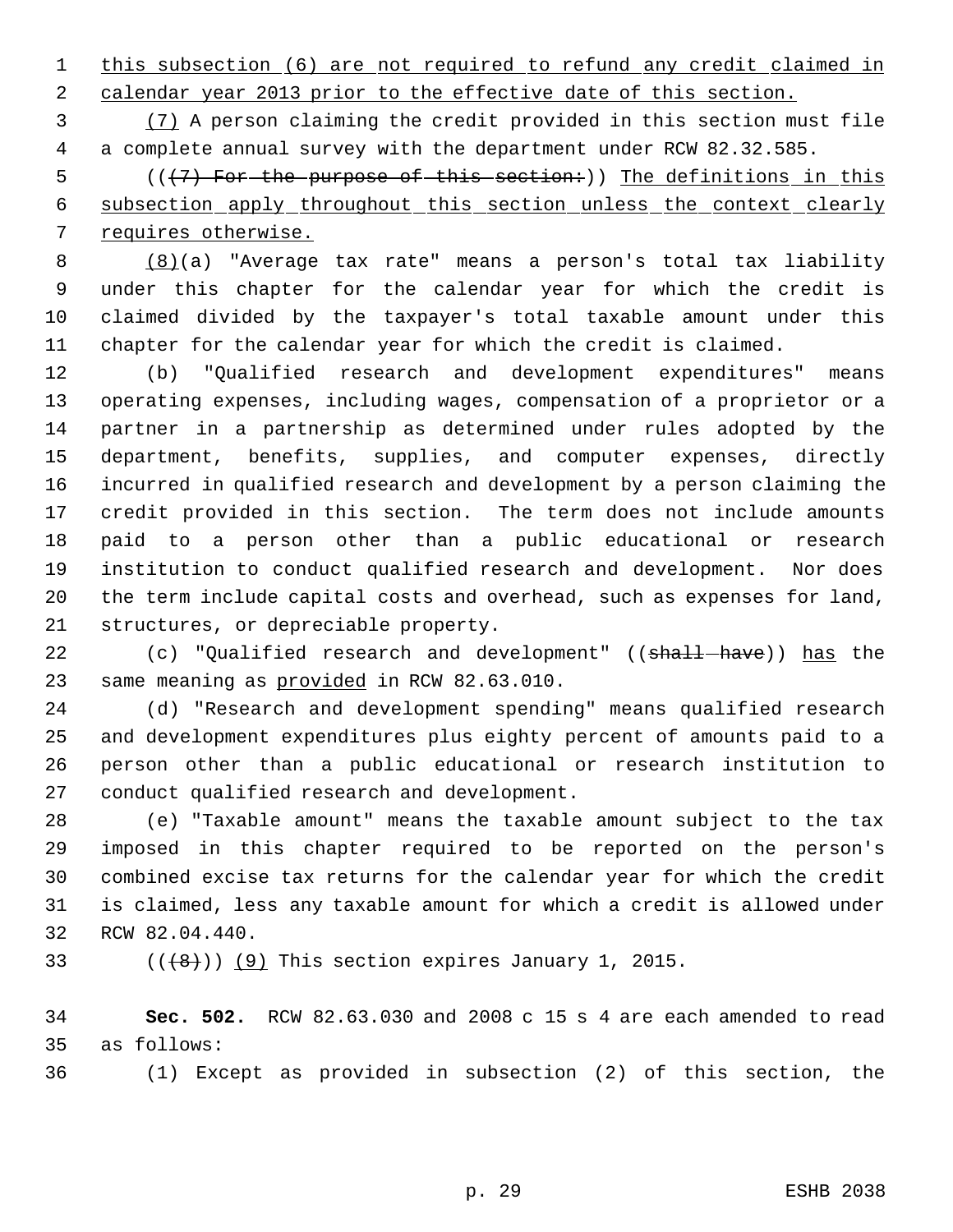1 department ((shall)) must issue a sales and use tax deferral certificate for state and local sales and use taxes due under chapters 82.08, 82.12, and 82.14 RCW on each eligible investment project.

 (2) No certificate may be issued for an investment project that has already received a deferral under chapter 82.60 RCW or this chapter, except that an investment project for qualified research and development that has already received a deferral may also receive an additional deferral certificate for adapting the investment project for use in pilot scale manufacturing.

10 (3) The department may not issue a certificate under this section 11 on or after July 1, 2013.

 $(4)$  This section (( $\frac{1}{2}$ ) expires January 1, 2015.

#### **PART VI**

**Eliminating the Public Utility Tax Deduction on Interstate Hauls**

 **Sec. 601.** RCW 82.16.050 and 2007 c 330 s 1 are each amended to read as follows:

 In computing tax there may be deducted from the gross income the following items:

 (1) Amounts derived by municipally owned or operated public service businesses, directly from taxes levied for the support or maintenance thereof. This subsection may not be construed to exempt service charges which are spread on the property tax rolls and collected as taxes;

 (2) Amounts derived from the sale of commodities to persons in the same public service business as the seller, for resale as such within this state. This deduction is allowed only with respect to water distribution, gas distribution or other public service businesses which furnish water, gas or any other commodity in the performance of public service businesses;

 (3) Amounts actually paid by a taxpayer to another person taxable under this chapter as the latter's portion of the consideration due for services furnished jointly by both, if the total amount has been credited to and appears in the gross income reported for tax by the former;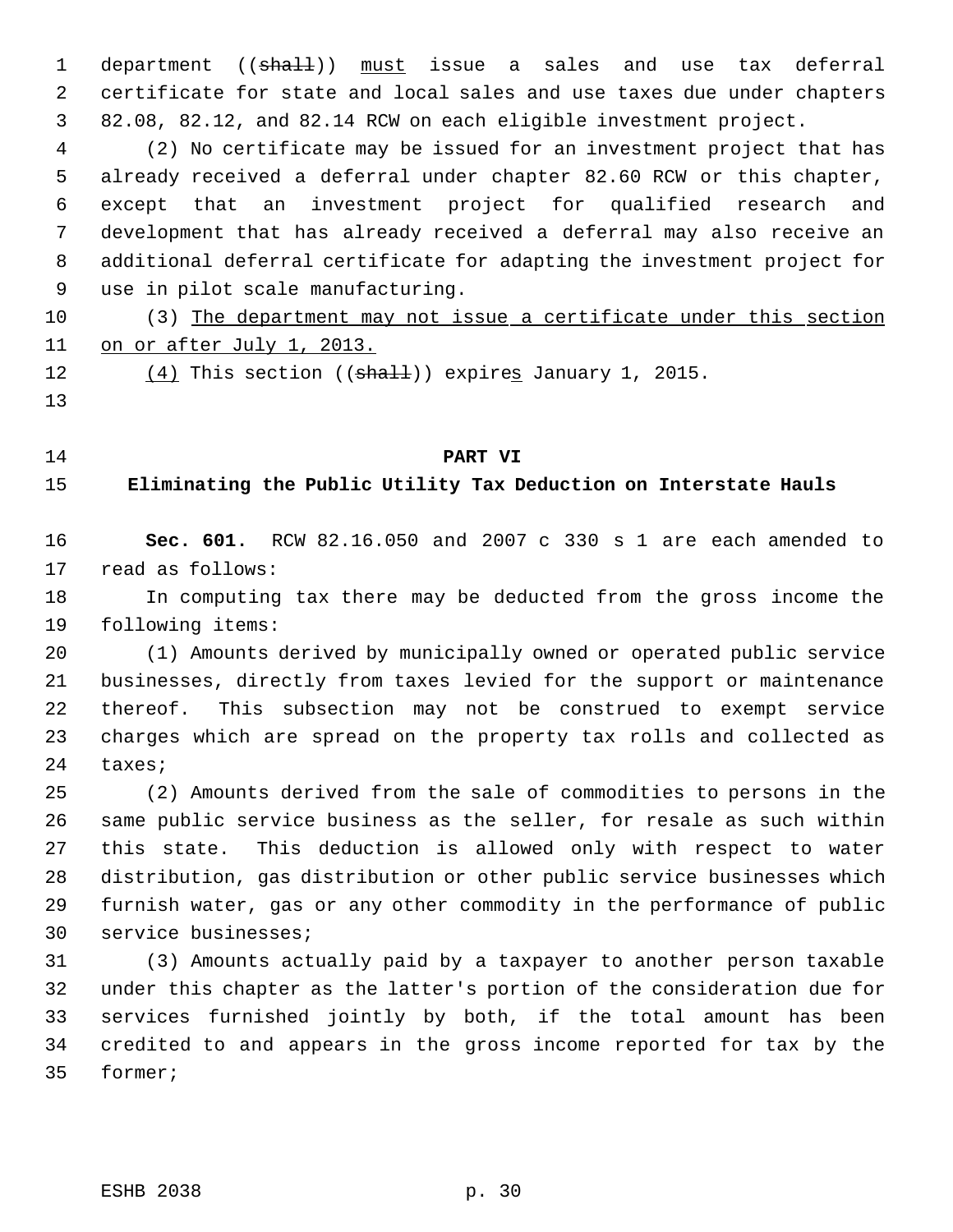(4) The amount of cash discount actually taken by the purchaser or customer;

 (5) The amount of bad debts, as that term is used in 26 U.S.C. Sec. 4 166 of the federal internal revenue code, as amended ((or renumbered)) as of January 1, 2003, on which tax was previously paid under this chapter;

 (6) Amounts derived from business which the state is prohibited from taxing under the Constitution of this state or the Constitution or laws of the United States;

 (7) Amounts derived from the distribution of water through an irrigation system, for irrigation purposes;

12 (8) Until July 1, 2013, amounts derived from the transportation of commodities from points of origin in this state to final destination outside this state, or from points of origin outside this state to final destination in this state, with respect to which the carrier grants to the shipper the privilege of stopping the shipment in transit at some point in this state for the purpose of storing, manufacturing, milling, or other processing, and thereafter forwards the same commodity, or its equivalent, in the same or converted form, under a through freight rate from point of origin to final destination;

 (9) Amounts derived from the transportation of commodities from points of origin in the state to an export elevator, wharf, dock or ship side on tidewater or its navigable tributaries to be forwarded, without intervening transportation, by vessel, in their original form, to interstate or foreign destinations. No deduction is allowed under this subsection when the point of origin and the point of delivery to the export elevator, wharf, dock, or ship side are located within the corporate limits of the same city or town;

 (10) Amounts derived from the transportation of agricultural commodities, not including manufactured substances or articles, from points of origin in the state to interim storage facilities in this state for transshipment, without intervening transportation, to an export elevator, wharf, dock, or ship side on tidewater or its navigable tributaries to be forwarded, without intervening transportation, by vessel, in their original form, to interstate or foreign destinations. If agricultural commodities are transshipped from interim storage facilities in this state to storage facilities at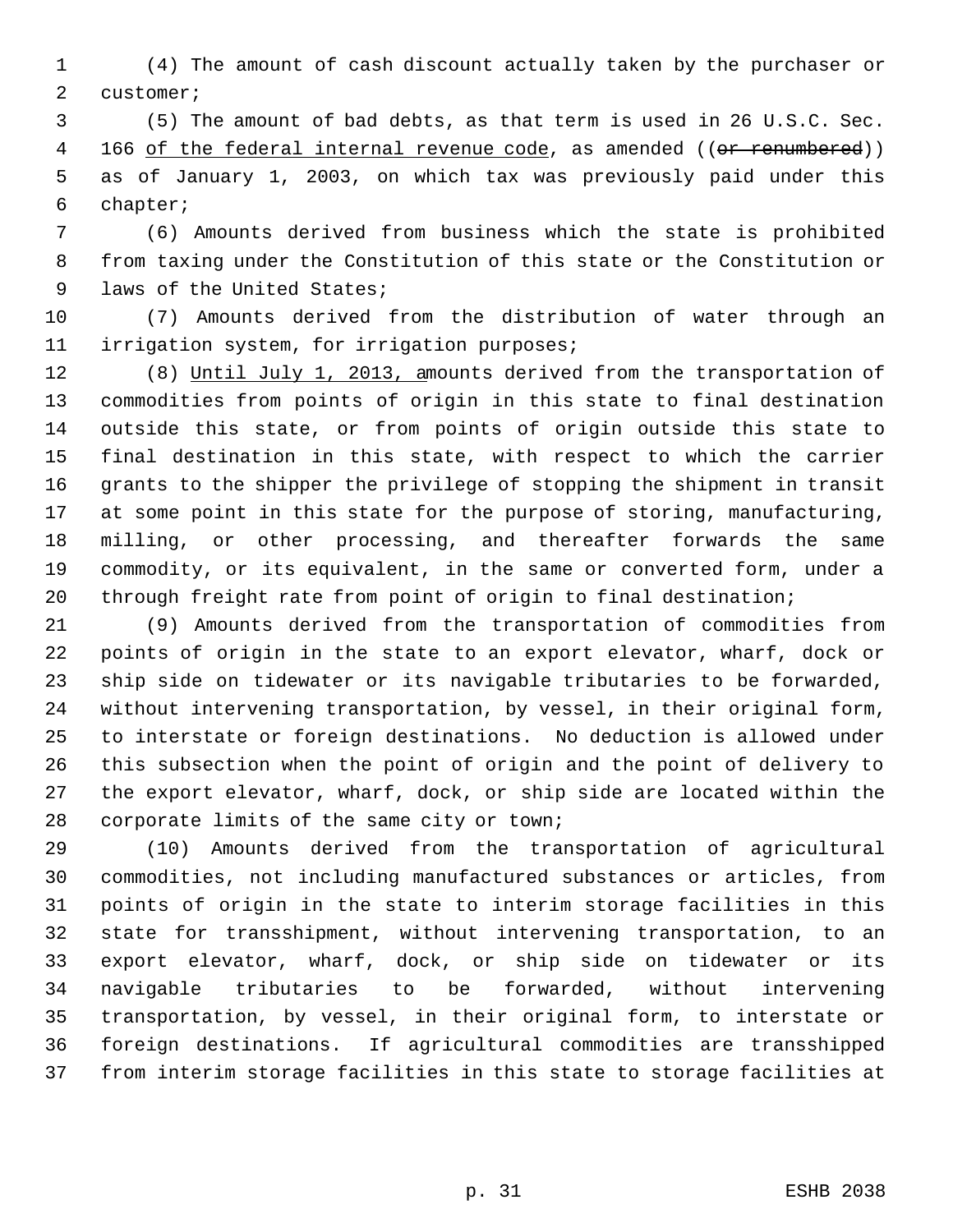a port on tidewater or its navigable tributaries, the same agricultural commodity dealer must operate both the interim storage facilities and the storage facilities at the port.

 (a) The deduction under this subsection is available only when the person claiming the deduction obtains a certificate from the agricultural commodity dealer operating the interim storage facilities, in a form and manner prescribed by the department, certifying that:

 (i) More than ninety-six percent of all of the type of agricultural commodity delivered by the person claiming the deduction under this subsection and delivered by all other persons to the dealer's interim storage facilities during the preceding calendar year was shipped by 12 vessel in original form to interstate or foreign destinations; and

 (ii) Any of the agricultural commodity that is transshipped to ports on tidewater or its navigable tributaries will be received at storage facilities operated by the same agricultural commodity dealer and will be shipped from such facilities, without intervening transportation, by vessel, in their original form, to interstate or foreign destinations.

 (b) As used in this subsection, "agricultural commodity" has the same meaning as agricultural product in RCW 82.04.213;

 (11) Amounts derived from the production, sale, or transfer of electrical energy for resale within or outside the state or for consumption outside the state;

 (12) Amounts derived from the distribution of water by a nonprofit water association and used for capital improvements by that nonprofit water association;

 (13) Amounts paid by a sewerage collection business taxable under RCW 82.16.020(1)(a) to a person taxable under chapter 82.04 RCW for the treatment or disposal of sewage;

 (14) Amounts derived from fees or charges imposed on persons for transit services provided by a public transportation agency. For the purposes of this subsection, "public transportation agency" means a municipality, as defined in RCW 35.58.272, and urban public transportation systems, as defined in RCW 47.04.082. Public 35 transportation agencies ((shall)) must spend an amount equal to the reduction in tax provided by this tax deduction solely to adjust routes to improve access for citizens using food banks and senior citizen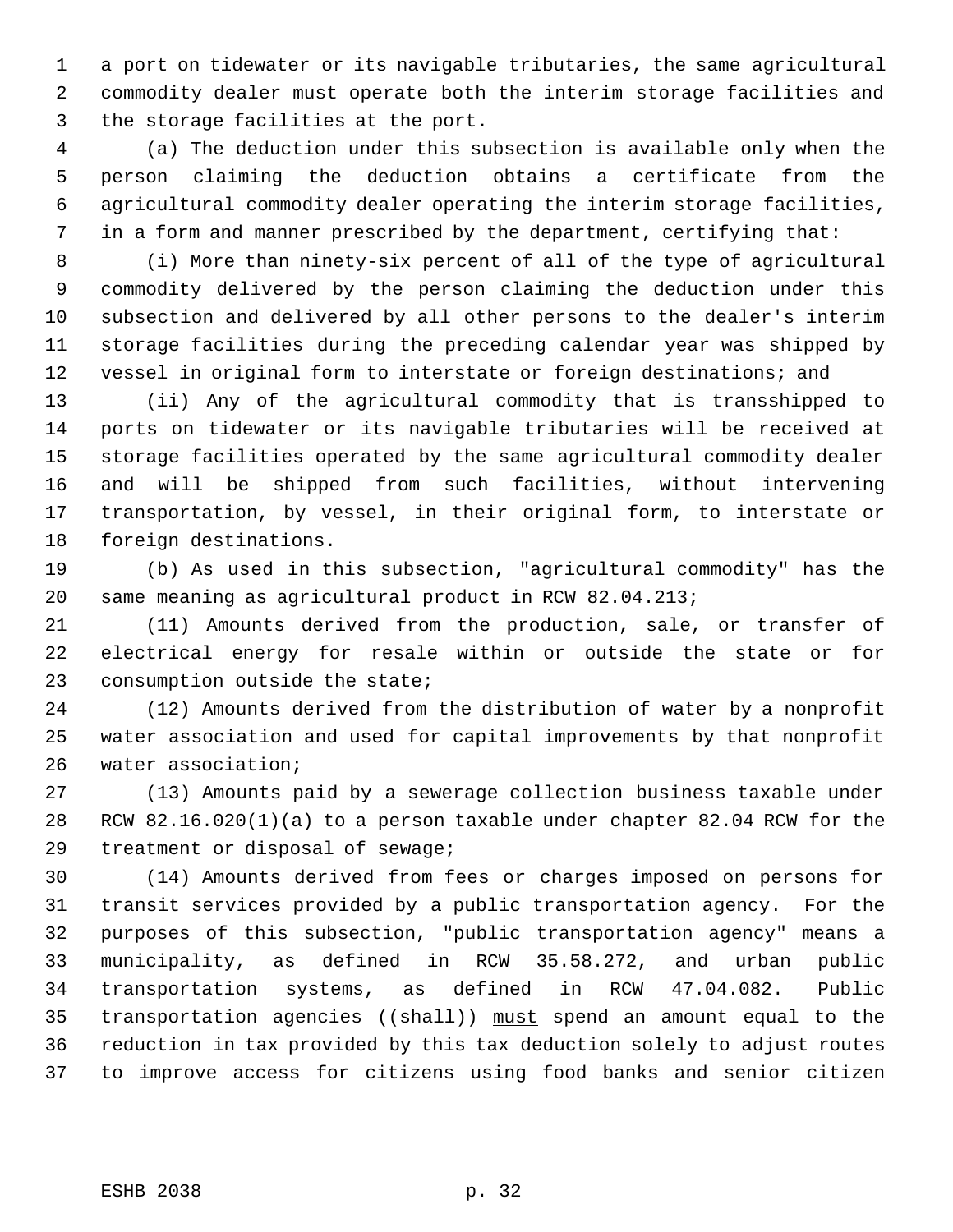services or to extend or add new routes to assist low-income citizens 2 and seniors<sub>i</sub>

3 (15) Until July 1, 2013, amounts received from interstate 4 transportation. For purposes of this subsection, "interstate transportation" means transporting persons or property between states or between a state and a foreign country. "State" means a state of the United States, the District of Columbia, the Commonwealth of Puerto Rico, and any territory or possession of the United States.

 NEW SECTION. **Sec. 602.** A new section is added to chapter 82.16 RCW to read as follows:

 (1) Persons taxable both within and without this state on the business of transporting persons or property for hire must apportion to this state that portion of gross income as provided in this section.

 (2)(a) Except as otherwise provided in this section, gross income must be apportioned to this state based on the ratio that revenue miles of the person in this state during the tax period bear to the revenue miles of the person everywhere during the tax period.

 (b)(i) If both property and passengers are transported, a person must determine the portion of gross income apportioned to this state by first computing separate percentages as provided in (a) of this subsection for property transported and for passengers transported.

 (ii) Then separately divide gross income for each activity by the total gross income from transporting persons and property for hire.

 (iii) Then multiply the percentage for property transported as determined under (a) of this subsection by the percentage of gross income from transporting property as determined under (b)(ii) of this subsection, and multiply the percentage for persons transported as determined under (a) of this subsection by the percentage of gross income from transporting persons as determined under (b)(ii) of this subsection.

 (iv) Then sum the results of both calculations in (b)(iii) of this subsection and use this percentage to determine the portion of gross income apportioned to this state from transporting persons and property for hire.

 (3) For persons that transport gas, oil, petroleum products, or other products by pipeline, gross income must be apportioned to this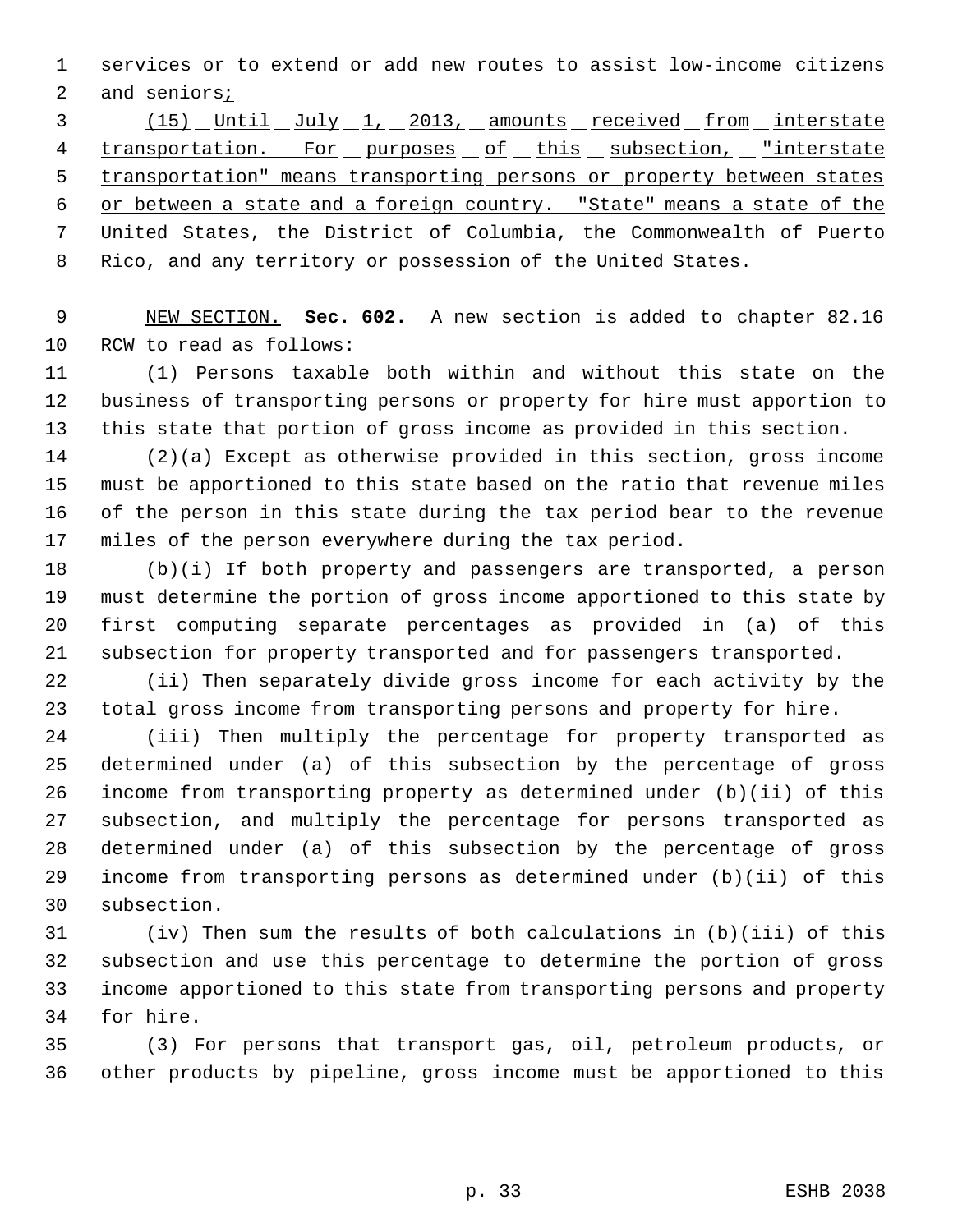state based on the ratio that the total number of traffic units in this state during the tax period bear to the total number of traffic units everywhere during the tax period.

 (4) The definitions in this subsection apply throughout this section unless the context clearly requires otherwise.

 (a) "Revenue mile" means the transportation of one net ton of property or one passenger, for the distance of one mile.

 (b)(i) "Traffic unit" means the movement of one unit of product for a distance of one mile.

 (ii) For purposes of this subsection (4)(b), "one unit" means one barrel consisting of forty-two United States gallons, except that for natural gas and manufactured gas, "one unit" means one thousand cubic feet of gas.

#### **PART VII**

**Narrowing B&O and Sales and Use Tax Exemptions for Import Commerce**

 **Sec. 701.** RCW 82.04.610 and 2007 c 477 s 2 are each amended to read as follows:

 (1) This chapter does not apply to the sale of tangible personal 19 property in ((import or)) export commerce or to the sale of aerospace products in import commerce.

21 (2) ((Tangible personal property)) (a) An aerospace product is in 22 import commerce while the ((property)) product is in the process of 23 import transportation. Except as provided in  $(a)$  (i) through  $((e+))$ 24 (iii) of this subsection, ((property)) an aerospace product is in the 25 process of import transportation from the time the ((property)) product begins its transportation at a point outside of the United States until 27 the time that the ((property)) product is delivered to the buyer in 28 this state. ((Property)) An aerospace product is also in the process of import transportation if it is merely flowing through this state on its way to a destination in some other state or country. However, 31 ((property)) an aerospace product is no longer in the process of import 32 transportation when the ((property)) product is:

33 ( $(\overline{a})$ ) (i) Put to actual use in any state, territory, or possession of the United States for any purpose;

35  $((\{b\}))(\text{iii})$  Resold by the importer or any other person after the 36 ((property)) product has arrived in this state or any other state,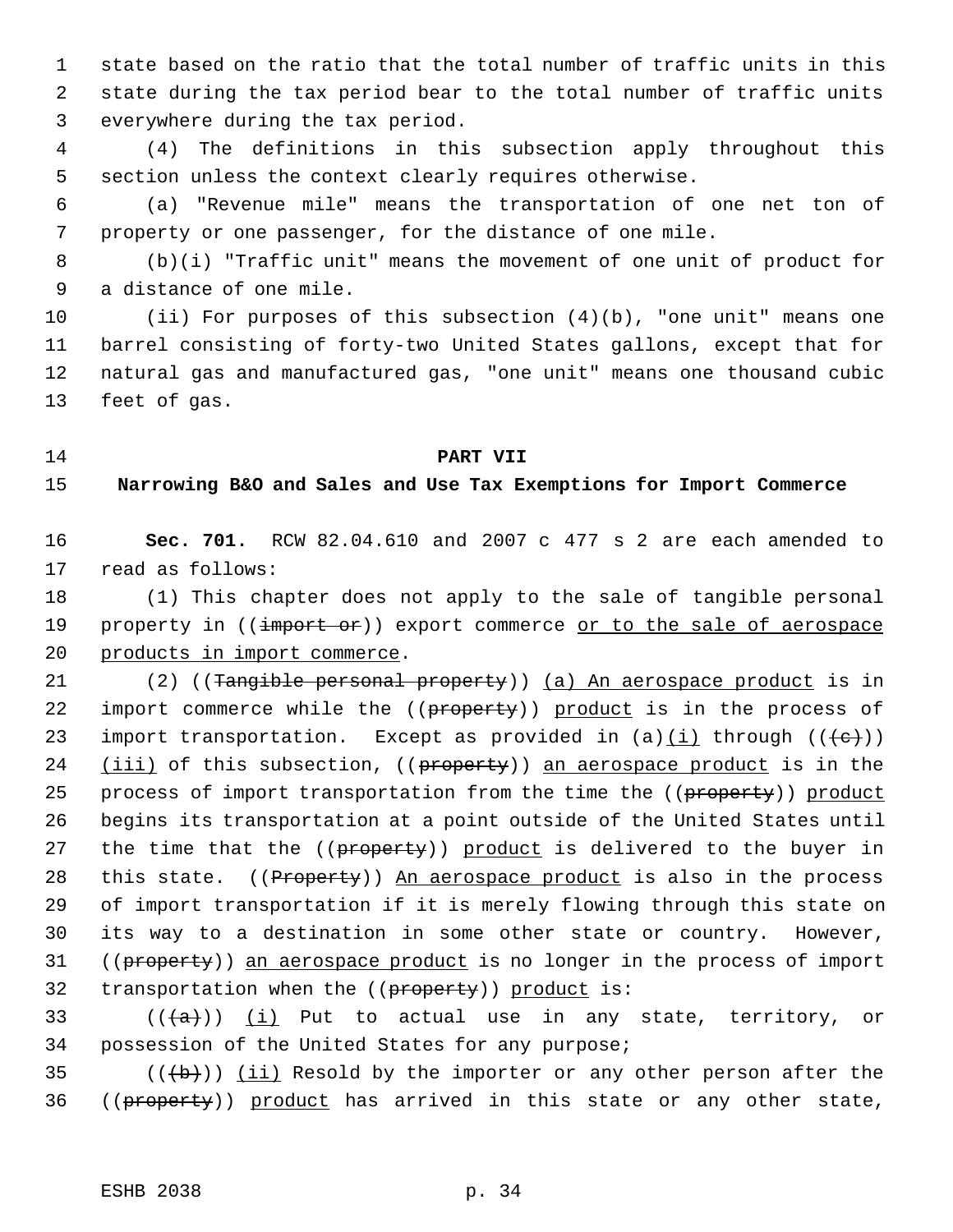territory, or possession of the United States, regardless of whether 2 the ((property)) product is in its original unbroken package or container; or

 (( $\langle e \rangle$ )) <u>(iii)</u> Processed, handled, or otherwise stopped in transit for a business purpose other than shipping needs, if the processing, handling, or other stoppage of transit occurs within the United States, including any of its possessions or territories, or the territorial waters of this state or any other state, regardless of whether the processing, handling, or other stoppage of transit occurs within a foreign trade zone.

 (b) For the purposes of this subsection (2), "aerospace product" 12 has the same meaning as provided in RCW 82.08.975.

 (3)(a) Tangible personal property is in export commerce when the seller delivers the property to:

(i) The buyer at a destination in a foreign country;

 (ii) A carrier consigned to and for transportation to a destination in a foreign country;

 (iii) The buyer at shipside or aboard the buyer's vessel or other vehicle of transportation under circumstances where it is clear that the process of exportation of the property has begun; or

 (iv) The buyer in this state if the property is capable of being transported to a foreign destination under its own power, the seller files a shipper's export declaration with respect to the property listing the seller as the exporter, and the buyer immediately transports the property directly to a destination in a foreign country. This subsection (3)(a)(iv) does not apply to sales of motor vehicles as defined in RCW 46.04.320.

 (b) The exemption under this subsection (3) applies with respect to property delivered to the buyer in this state if, at the time of delivery, there is a certainty of export, and the process of export has begun. The process of exportation will not be deemed to have begun if the property is merely in storage awaiting shipment, even though there is reasonable certainty that the property will be exported. The intention to export, as evidenced for example, by financial and contractual relationships does not indicate certainty of export. The process of exportation begins when the property starts its final and certain continuous movement to a destination in a foreign country.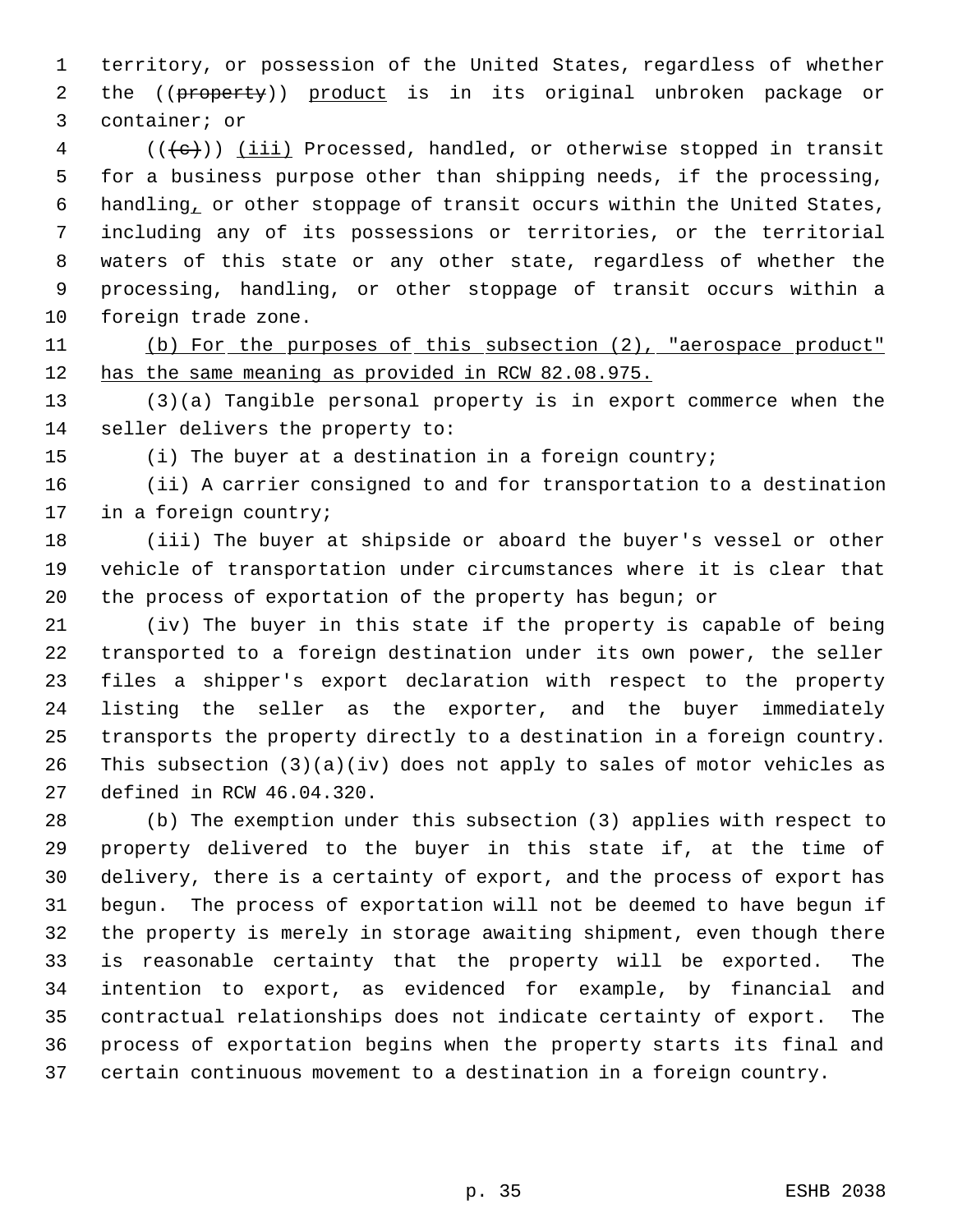(4) Persons claiming an exemption under this section must keep and maintain records for the period required by RCW 82.32.070 establishing their right to the exemption.

### **PART VIII**

# **Repealing the Preferential B&O Tax Rate for Sellers of Prescription Drugs**

 NEW SECTION. **Sec. 801.** RCW 82.04.272 (Tax on warehousing and reselling prescription drugs) and 2003 c 168 s 401 & 1998 c 343 s 1 are each repealed.

 NEW SECTION. **Sec. 802.** Section 801 of this act applies to taxes due for reporting periods beginning on or after the effective date of section 801 of this act.

- **PART IX**
- 

# **Narrowing the Use Tax Exemption for Extracted Fuel**

 **Sec. 901.** RCW 82.12.0263 and 1980 c 37 s 62 are each amended to read as follows:

17 The provisions of this chapter ((shall)) do not apply in respect to 18 the use of biomass fuel by the extractor or manufacturer thereof when used directly in the operation of the particular extractive operation 20 or manufacturing plant which produced or manufactured the same. For purposes of this section, "biomass fuel" means wood waste and other wood residuals, including forest derived biomass, but does not include 23 firewood or wood pellets. "Biomass fuel" also includes partially organic by-products of pulp, paper, and wood manufacturing processes.

 NEW SECTION. **Sec. 902.** A new section is added to chapter 82.12 RCW to read as follows:

 The value of the article used with respect to refinery fuel gas under this chapter is the most recent monthly United States natural gas wellhead price, as published by the federal energy information administration.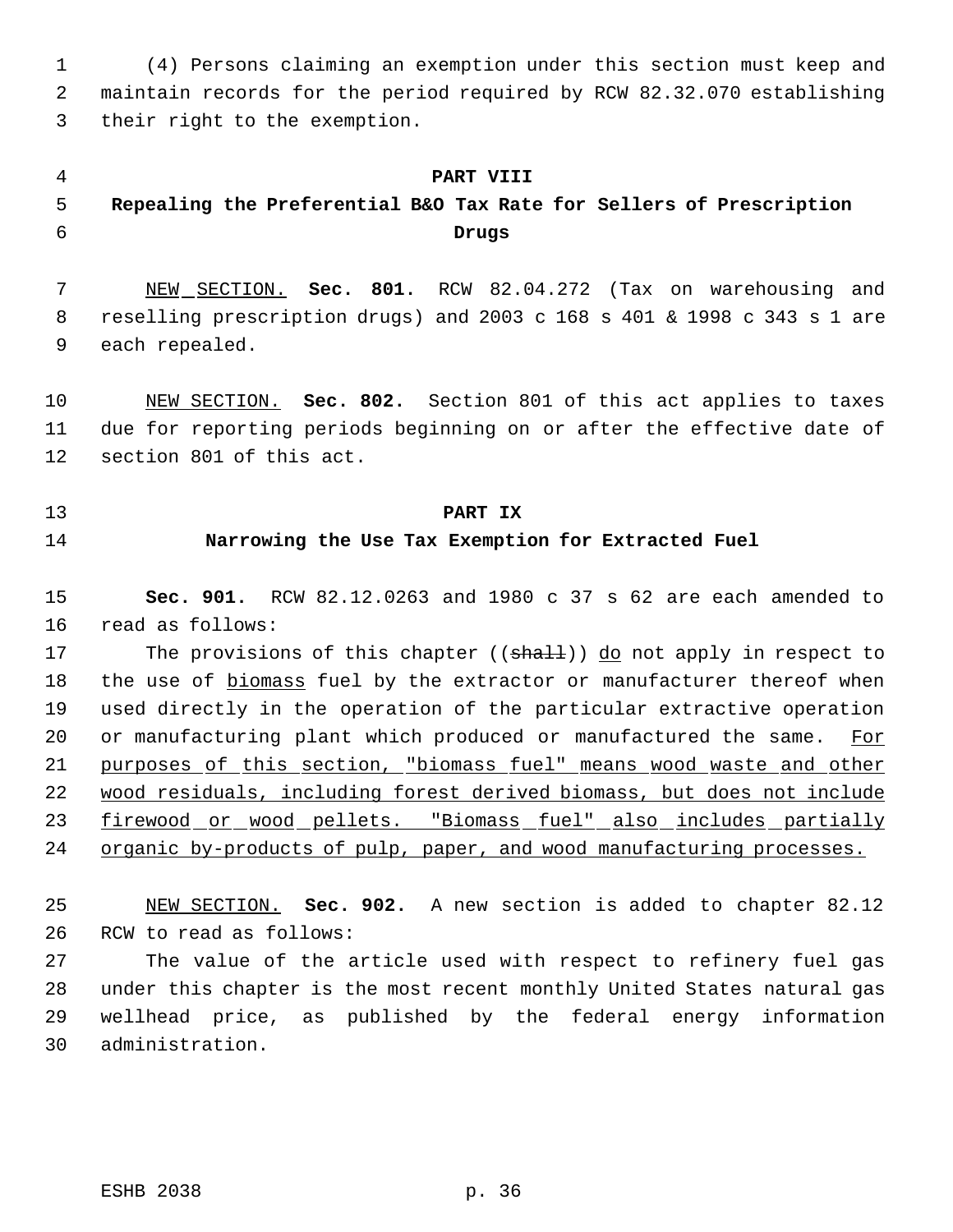| 1       | PART X                                                                       |
|---------|------------------------------------------------------------------------------|
| 2       | Technical Amendments                                                         |
|         |                                                                              |
| 3       | Sec. 1001. RCW 82.04.440 and 2011 c 2 s 205 are each amended to              |
| 4       | read as follows:                                                             |
| 5       | (1) Every person engaged in activities that are subject to tax               |
| 6       | more provisions of RCW 82.04.230 through 82.04.298,<br>under two or          |
| 7       | is taxable under each provision applicable to those<br>inclusive,            |
| 8       | activities.                                                                  |
| 9       | (2) Persons taxable under RCW 82.04.2909(2), 82.04.250, 82.04.270,           |
| $10 \,$ | 82.04.294(2), or 82.04.260 (1)(b), (c), or (d), (4), $((+11),$ or $(12))$ )  |
| 11      | $(10)$ , or $(11)$ with respect to selling products in this state, including |
| 12      | those persons who are also taxable under RCW 82.04.261, are allowed a        |
| 13      | credit against those taxes for any (a) manufacturing taxes paid with         |
| 14      | respect to the manufacturing of products so sold in this state, and/or       |
| 15      | (b) extracting taxes paid with respect to the extracting of products so      |
| 16      | sold in this state or ingredients of products so sold in this state.         |
| 17      | Extracting taxes taken as credit under subsection (3) of this section        |
| 18      | may also be taken under this subsection, if otherwise allowable under        |
| 19      | this subsection. The amount of the credit may not exceed the tax             |
| 20      | liability arising under this chapter with respect to the sale of those       |
| 21      | products.                                                                    |
| 22      | (3) Persons taxable as manufacturers under RCW 82.04.240 or                  |
| 23      | 82.04.260 (1)(b) or $((+12)^{n})$ (11), including those persons who are also |
| 24      | taxable under RCW 82.04.261, are allowed a credit against those taxes        |
| 25      | any extracting taxes paid with respect to extracting the<br>for              |
| 26      | ingredients of the products so manufactured in this state. The amount        |
| 27      | of the credit may not exceed the tax liability arising under this            |
| 28      | chapter with respect to the manufacturing of those products.                 |
| 29      | (4) Persons taxable under RCW 82.04.230, 82.04.240, 82.04.2909(1),           |

30 82.04.294(1), 82.04.2404, or 82.04.260 (1), (2), (4),  $((+11),$  or  $(12))$ 31 (10), or (11), including those persons who are also taxable under RCW 82.04.261, with respect to extracting or manufacturing products in this state are allowed a credit against those taxes for any (i) gross receipts taxes paid to another state with respect to the sales of the products so extracted or manufactured in this state, (ii) manufacturing taxes paid with respect to the manufacturing of products using ingredients so extracted in this state, or (iii) manufacturing taxes paid with respect to manufacturing activities completed in another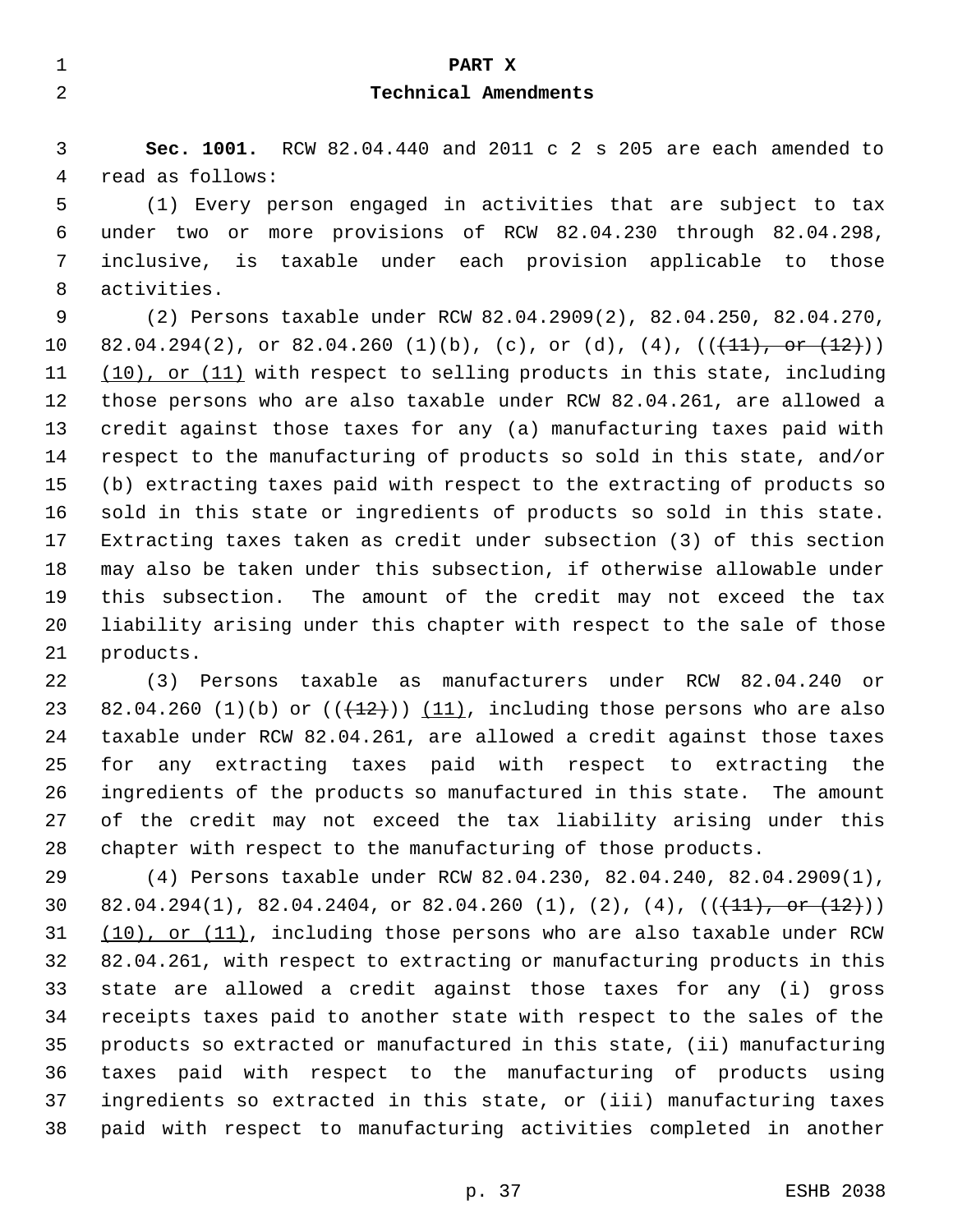state for products so manufactured in this state. The amount of the credit may not exceed the tax liability arising under this chapter with respect to the extraction or manufacturing of those products.

(5) For the purpose of this section:

(a) "Gross receipts tax" means a tax:

 (i) Which is imposed on or measured by the gross volume of business, in terms of gross receipts or in other terms, and in the determination of which the deductions allowed would not constitute the tax an income tax or value added tax; and

 (ii) Which is also not, pursuant to law or custom, separately stated from the sales price.

 (b) "State" means (i) the state of Washington, (ii) a state of the United States other than Washington, or any political subdivision of such other state, (iii) the District of Columbia, and (iv) any foreign country or political subdivision thereof.

 (c) "Manufacturing tax" means a gross receipts tax imposed on the act or privilege of engaging in business as a manufacturer, and includes (i) the taxes imposed in RCW 82.04.240, 82.04.2404, 19 82.04.2909(1), 82.04.260 (1), (2), (4),  $((+11)$ , and  $(12)$ )) (10), and (11), and 82.04.294(1); (ii) the tax imposed under RCW 82.04.261 on persons who are engaged in business as a manufacturer; and (iii) similar gross receipts taxes paid to other states.

 (d) "Extracting tax" means a gross receipts tax imposed on the act or privilege of engaging in business as an extractor, and includes (i) 25 the tax imposed on extractors in RCW 82.04.230 and 82.04.260( $(\frac{12}{})$ )  $(11)$ ; (ii) the tax imposed under RCW 82.04.261 on persons who are engaged in business as an extractor; and (iii) similar gross receipts taxes paid to other states.

 (e) "Business", "manufacturer", "extractor", and other terms used in this section have the meanings given in RCW 82.04.020 through 31 ((82.04.212 [82.04.217])) 82.04.217, notwithstanding the use of those terms in the context of describing taxes imposed by other states.

 **Sec. 1002.** RCW 82.04.460 and 2011 c 174 s 203 are each amended to read as follows:

 (1) Except as otherwise provided in this section, any person earning apportionable income taxable under this chapter and also taxable in another state must, for the purpose of computing tax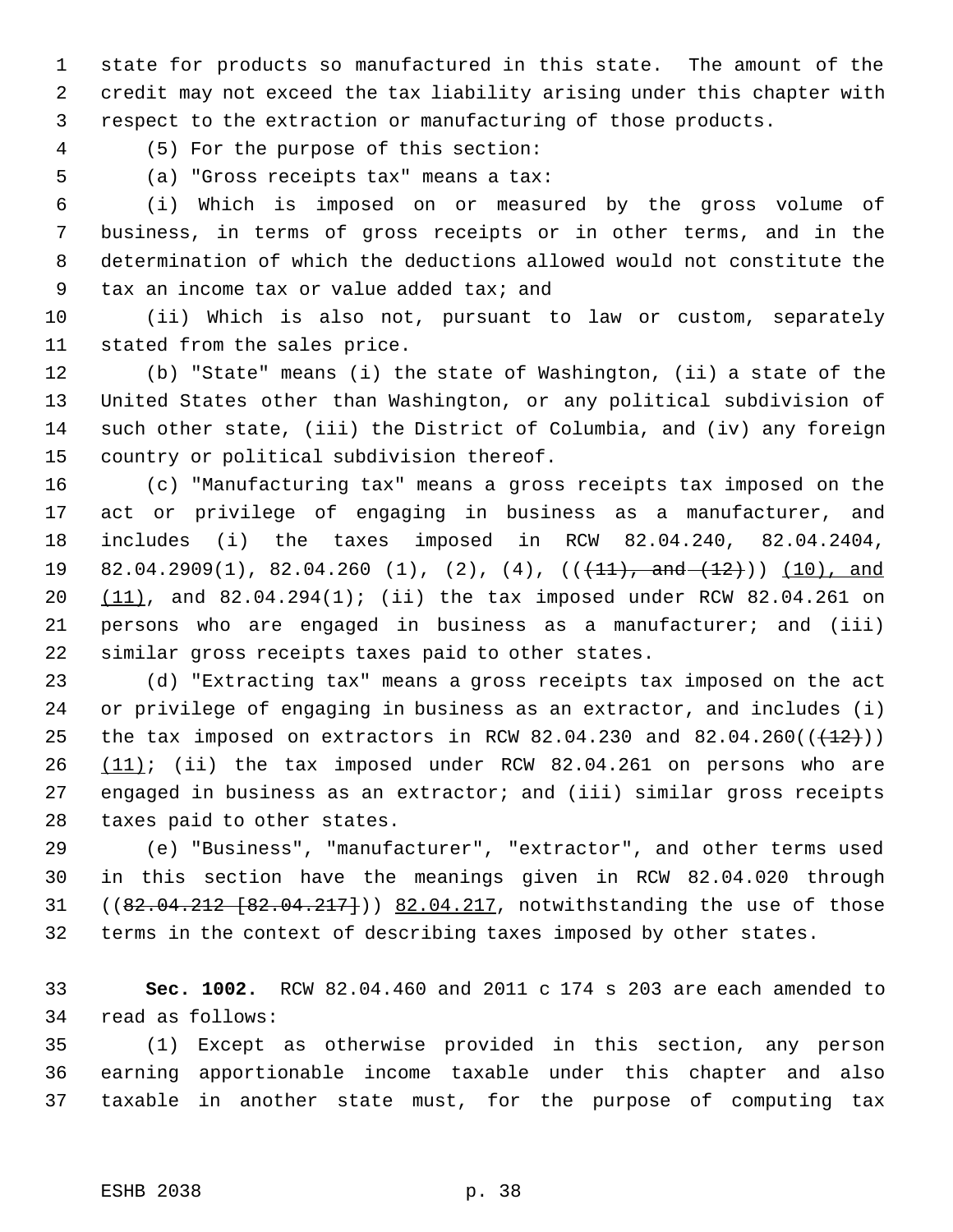liability under this chapter, apportion to this state, in accordance with RCW 82.04.462, that portion of the person's apportionable income derived from business activities performed within this state.

 (2) The department must by rule provide a method of apportioning the apportionable income of financial institutions, where such apportionable income is taxable under RCW 82.04.290. The rule adopted by the department must, to the extent feasible, be consistent with the multistate tax commission's recommended formula for the apportionment and allocation of net income of financial institutions as existing on June 1, 2010, or such subsequent date as may be provided by the department by rule, consistent with the purposes of this section, except that:

 (a) The department's rule must provide for a single factor 14 apportionment method based on the receipts factor; and

 (b) The definition of "financial institution" contained in appendix A to the multistate tax commission's recommended formula for the apportionment and allocation of net income of financial institutions is advisory only.

 (3) The department may by rule provide a method or methods of apportioning or allocating gross income derived from sales of telecommunications service and competitive telephone service taxed under this chapter, if the gross proceeds of sales subject to tax under this chapter do not fairly represent the extent of the taxpayer's income attributable to this state. The rule must provide for an equitable and constitutionally permissible division of the tax base.

 (4) For purposes of this section, the following definitions apply unless the context clearly requires otherwise:

 (a) "Apportionable income" means gross income of the business generated from engaging in apportionable activities, including income received from apportionable activities performed outside this state if the income would be taxable under this chapter if received from activities in this state, less the exemptions and deductions allowable under this chapter. For purposes of this subsection, "apportionable activities" means only those activities taxed under:

- (i) RCW 82.04.255;
- 36 (ii) RCW 82.04.260 (3),  $((+4)$ ,  $(5)$ , (6), (7), (8), (9), and (12);
- (iii) RCW 82.04.280(1)(e);
- (iv) RCW 82.04.285;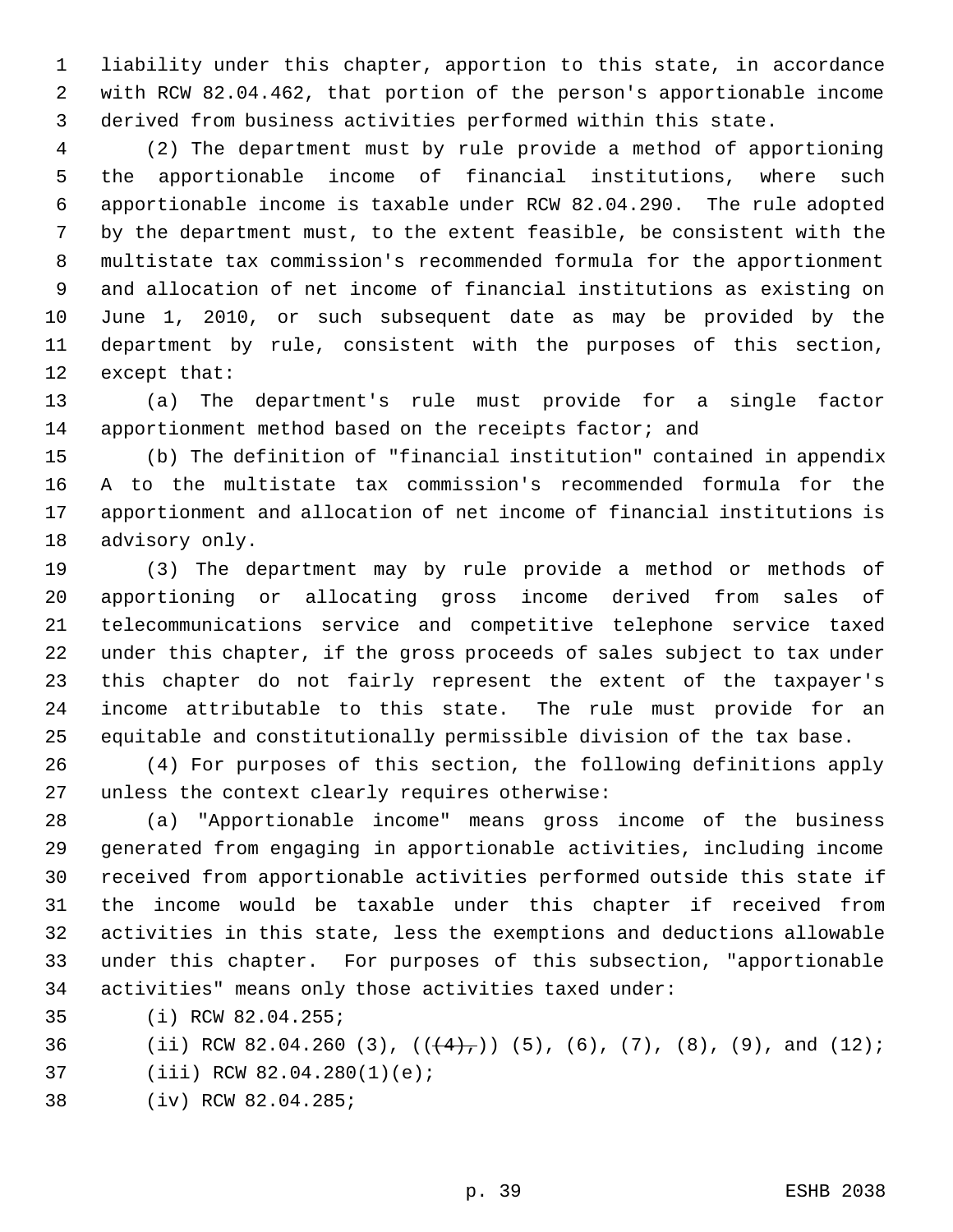(v) RCW 82.04.286;

(vi) RCW 82.04.290;

(vii) RCW 82.04.2907;

(viii) RCW 82.04.2908;

 (ix) RCW 82.04.263, but only to the extent of any activity that 6 would be taxable under any of the provisions enumerated under  $(a)(i)$  through (viii) of this subsection (4) if the tax classification in RCW 82.04.263 did not exist; and

 (x) RCW 82.04.260(13) and 82.04.280(1)(a), but only with respect to advertising.

 (b)(i) "Taxable in another state" means that the taxpayer is subject to a business activities tax by another state on its income received from engaging in apportionable activities; or the taxpayer is not subject to a business activities tax by another state on its income received from engaging in apportionable activities, but any other state has jurisdiction to subject the taxpayer to a business activities tax on such income under the substantial nexus standards in RCW 82.04.067(1).

 (ii) For purposes of this subsection (4)(b), "business activities tax" and "state" have the same meaning as in RCW 82.04.462.

### **PART XI**

### **Transfers to Education Legacy Trust Account**

 NEW SECTION. **Sec. 1101.** A new section is added to chapter 82.32 RCW to read as follows:

 (1) By the last workday of the second and fourth calendar quarters, the state treasurer must transfer the amount specified in subsection (2) of this section from the general fund to the education legacy trust account. The first transfer under this subsection (1) must occur by December 31, 2013.

 (2) By December 15th and by June 15th of each year, the department must estimate the increase in state general fund revenues from the changes made under parts II through IX of this act for the current and prior calendar quarters and notify the state treasurer of the increase.

 NEW SECTION. **Sec. 1102.** A new section is added to chapter 43.135 RCW to read as follows: